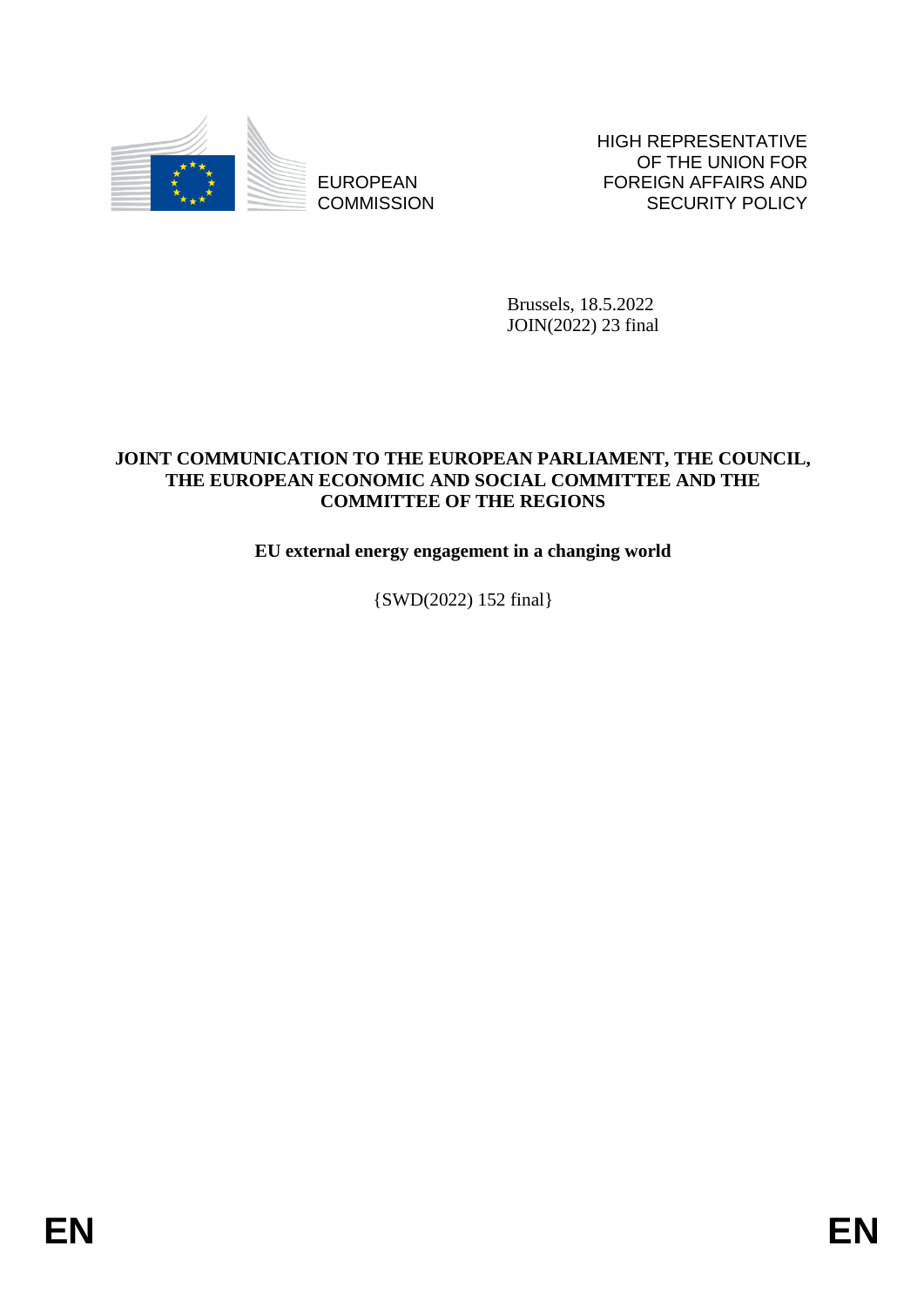#### **1. Introduction**

The European Union and the world are facing **the existential threat of climate change and a burgeoning energy crisis**. If we do not accelerate the fight against climate change and combat biodiversity loss, the targets agreed in Paris will be out of reach and with that, the possibility to avoid a full-blown climate crisis with devastating consequences for the people and the environment across the globe.

The sixth Intergovernmental Panel on Climate Change report concludes that global greenhouse gas emissions must be reduced by 43% by 2030 to remain on track for meeting the goal of **limiting global warming to 1.5 °C.** As the energy sector is central to delivering greenhouse gas emission reductions, it will be at the heart of this transition.

At the same time, **Russia has flouted international rules through its unprovoked and unjustified war of aggression against Ukraine**. It has upended energy and food markets, triggering heightened price volatility and energy insecurity, impacting not only its immediate neighbourhood, but the entire world. This requires a response that addresses both the short-term needs and the long-term implications of the EU and its partners. The EU stands in full solidarity with Ukraine and continues to support its energy system.

**The green energy transition is the only way to simultaneously ensure sustainable, secure, and affordable energy worldwide.** The EU is thus determined to stay the course and engage with partners across the globe to encourage partner countries to enhance their climate ambition and define their pathways to climate neutrality, but also to establish long-term relationships that are mutually beneficial, in particular in the area of energy.

The EU will continue and **step up its engagement around the world through dedicated partnerships**. This can be done by financial support, assistance, technology transfers, and/or enhanced trade relationships.

There is also a European need to embark on this course. Despite the diversification and internal energy security measures taken since the 2009 gas crisis, Europe is still too dependent on a supplier who is willing to use energy as a weapon. To overcome this vulnerability, the European Commission presented on **8 March 2022 a REPowerEU communication**, providing a blueprint to put an **end to the imports of fossil energy from Russia** well before 2030. This requires diversifying the EU energy supply, increasing energy savings and efficiency and accelerating the green energy transition.

All this responds to the challenges of a **fast-changing world and energy landscape**. In the coming years and decades, new opportunities for producing energy will emerge, together with new trade patterns and transport needs. While trade in conventional energy commodities will gradually decline, new commodities such as hydrogen and ammonia will begin to be traded internationally and demand for low emission technologies will grow. New standards and governance arrangements will be required to build more reliable and mutually beneficial partnerships through a rules-based approach.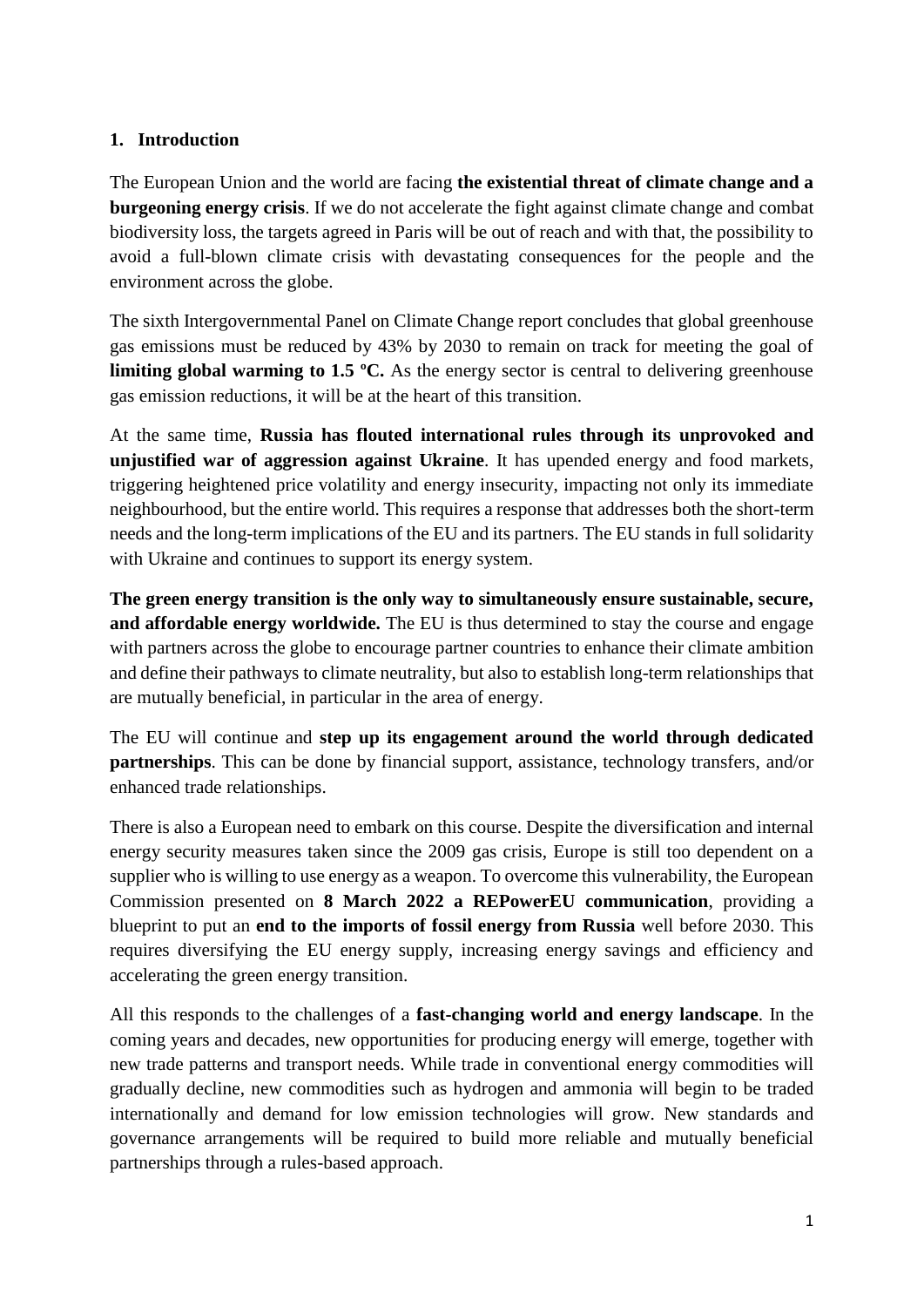The European Union must be ready to act in and shape this new, changing environment. There will be new **opportunities for Europe** to build on its green technological leadership, and to promote a more just and sustainable development across the world, but also new challenges for its energy security and the resilience of its supply chains, in particular the critical raw materials, which are key for the energy transition.

Similarly, the crisis is an opportunity for many countries to leap-frog carbon-intensive development and benefit from a greener, more equal economy that provides energy access to millions of people. **In line with SDG 7 the EU will work to ensure a just and inclusive energy transition.** The European Commission and the High Representative will partner and support those embarking on the green transition, facilitating long-term sustainable investment, including through the Global Gateway, which is the European Union's plan and value-based proposition for major investment in infrastructure development around the world.

All these aspects require the EU to update its external energy strategy, more than ten years after the adoption of the previous one, reinforcing its engagement with partners and strengthening its climate and energy diplomacy, in line with the Foreign Affairs Council Conclusions of 25 January 2021.

**To achieve this, the EU external energy policy** will aim to:

- **strengthen its energy security, resilience and open strategic autonomy by diversifying the EU's energy supply and boosting energy savings and efficiency;**
- **accelerate the global green and just energy transition to ensure sustainable, secure and affordable energy for the EU and the world;**
- **support Ukraine and other countries that are directly or indirectly affected by the Russian aggression;**
- **build long-lasting international partnerships and promote the EU clean energy industries across the globe.**

# **2. An EU external energy policy for REPowerEU**

As set out in the **18 May 2022 REPowerEU plan** published in parallel with this strategy, Europe's energy system will increase its efficiency and move to green energy sources at a faster pace than expected before the start of Russia's aggression against Ukraine. While **the green energy transition is at the heart of the EU's drive for energy independence**, moving away from Russian fossil fuels will require replacing some of them with fossil fuels from other international suppliers, considering that the EU's domestic oil and gas production is much diminished: we import 90% of our gas consumption, 97% of our oil and 70% of our coal needs. As the EU's gas demand will contract at a faster pace than earlier expected and in order to minimise the risk of stranded investments and assets, the EU will favour diversification strategies that encompass both gas and green hydrogen investments.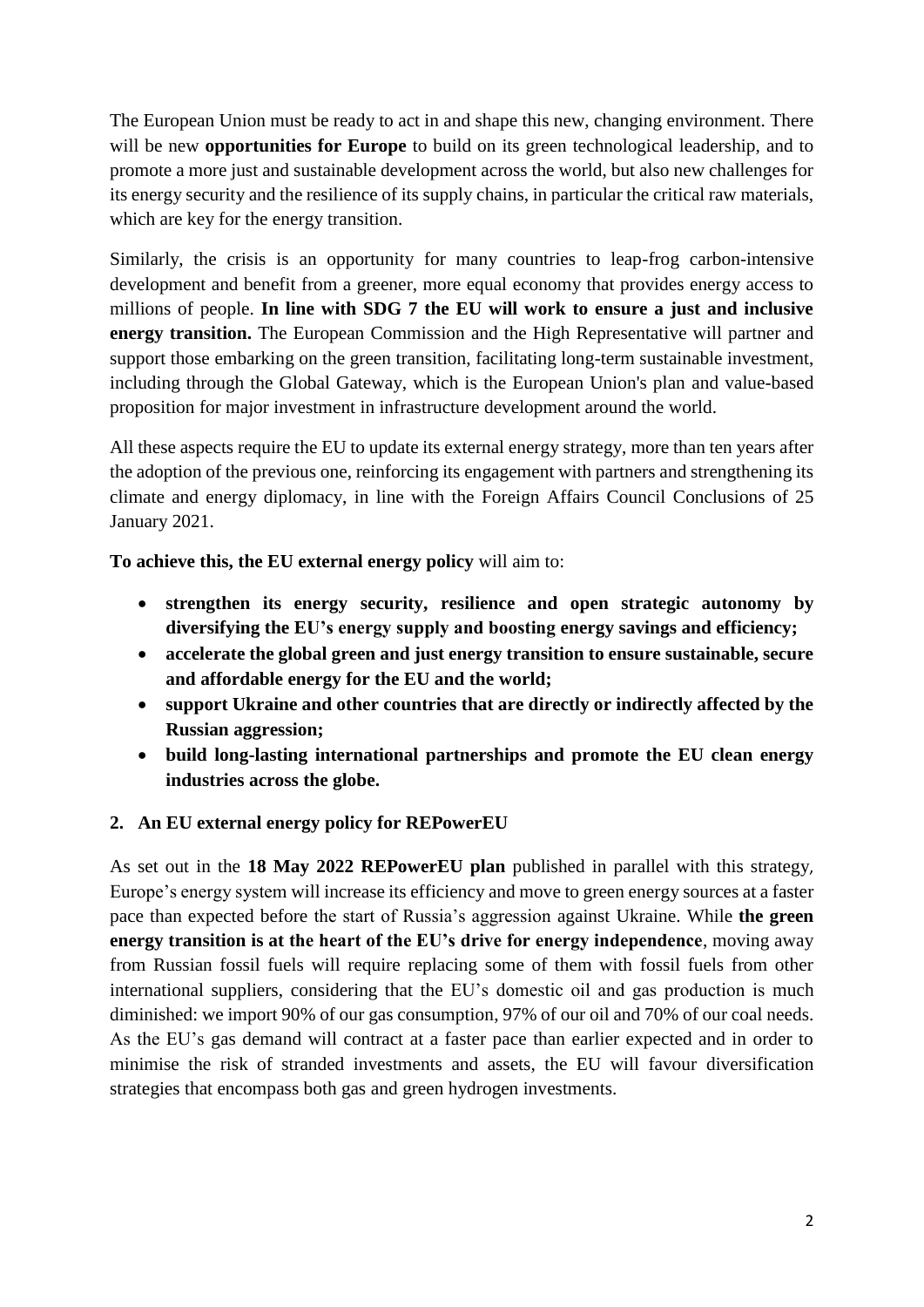#### **2.1. Diversifying the EU's gas supply**

Today, Russia is Europe's largest gas supplier.<sup>1</sup> The REPowerEU plan aims to end our **dependence on Russian gas as soon as possible.** Most of this gas demand will be substituted with renewables, low carbon energy sources, energy efficiency and savings. The remaining need for natural gas will be covered by diversifying suppliers.

To provide the gas supplies needed over the coming years, **the EU must increase its gas imports from non-Russian sources**: mostly of liquefied natural gas (LNG) (+50 billion cubic meters (bcm)), but also pipeline gas (+10 bcm or more). To this end, the EU has launched the EU Energy Platform – to pool demand, coordinate infrastructure use and negotiate with international partners to facilitate joint gas and hydrogen purchases, as laid out in the REPowerEU Chapeau Communication.

This builds on the work done by the European Commission since last autumn, **reaching out to our main LNG and pipeline gas suppliers**. These efforts have resulted in record monthly LNG deliveries of 12.5 bcm in April 2022 and 42 bcm from January to April 2022. The Platform will integrate ongoing diversification efforts by EU Member States and be open to Ukraine, Moldova and Georgia, as well as the Western Balkans.

To facilitate the diversification efforts, the **European Commission and the US have agreed**<sup>2</sup> to work for the delivery of additional LNG to the EU (at least 15 bcm in 2022 and approximately 50 bcm annually until at least 2030), through US exports but also in cooperation with other international partners. The Commission has also established a dedicated **working group with Canada** to look at possible LNG and hydrogen deliveries in the coming years.<sup>3</sup>

Before this summer, the EU aims to conclude a **trilateral agreement with Egypt and Israel** on supplying Europe with LNG. Japan and Korea have already redirected a number of LNG cargoes to Europe and work continues to use this option in the future. Qatar stands ready to facilitate swaps with Asian countries. In terms of pipeline gas, Norway has already increased its deliveries to Europe and both **Algeria and Azerbaijan** have expressed their willingness to do so as well. The EU will aim to restart the energy dialogue with Algeria and will intensify cooperation with Azerbaijan in the light of the strategic importance of the Southern Gas Corridor. Scaling up the Trans Adriatic Pipeline (TAP) capacity would increase the gas supply to the EU and the Western Balkan countries.

Countries in sub-Saharan Africa, and in particular in Western Africa such as Nigeria (already supplying 15% of EU 2021 imports), Senegal, and Angola also offer untapped LNG potential. A full and effective implementation of the Joint Comprehensive Plan of Action would facilitate a dedicated reflection on the potential for Iran to become a reliable gas supplier to Europe.

**<sup>.</sup>** <sup>1</sup> In 2021, more than 40% of the EU's overall gas consumption came from Russia: this equals around 155 billion cubic metres (bcm) of which 15 bcm is in the form of liquefied natural gas (LNG).

<sup>&</sup>lt;sup>2</sup> [Joint Statement between the European Commission and the United States on European Energy Security](https://ec.europa.eu/commission/presscorner/detail/en/STATEMENT_22_2041)

<sup>&</sup>lt;sup>3</sup> [Joint Statement by President von der Leyen and Prime Minister Trudeau](https://ec.europa.eu/commission/presscorner/detail/en/STATEMENT_22_1989)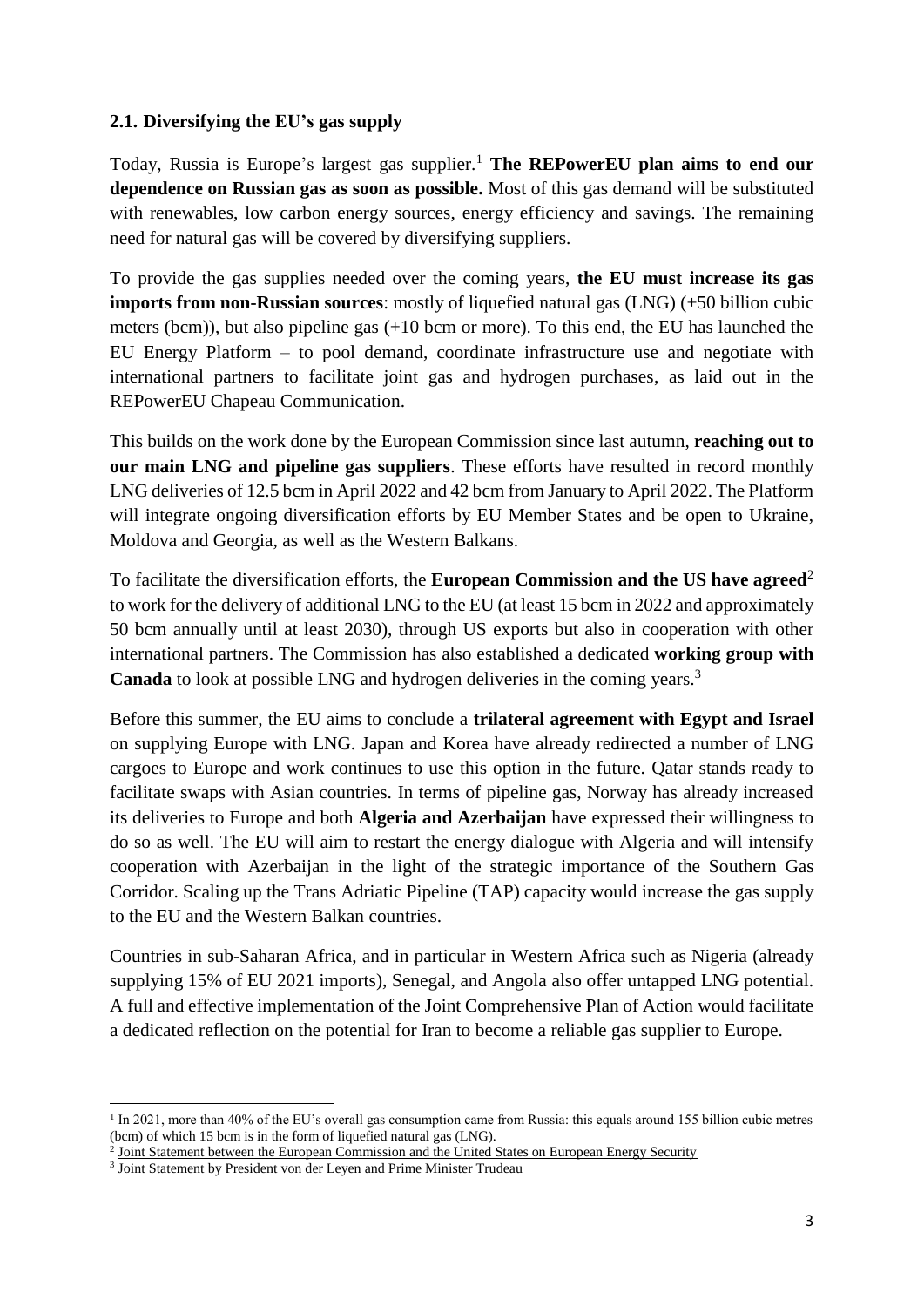The EU will aim to ensure that additional gas supplies from existing and new gas suppliers are coupled with **targeted actions to tackle methane leaks and to address venting and flaring**, creating additional liquidity on global markets, while ensuring significant climate benefits. To that end, the EU will cooperate with its fossil fuel supply partners to reduce methane emissions. At least **46 bcm of natural gas is lost<sup>4</sup> a year** to venting and flaring in the countries that could be supplying this to the EU. The technology exists to capture most of this methane (the main component of natural gas) in a sustainable and economical way. The EU stands ready to provide technical assistance to partners to set up such **mutually beneficial "You collect/we buy" schemes**.

The EU will also convene partners such as the European Investment Bank (EIB), the European Bank for Reconstruction and Development (EBRD) and the World Bank to create incentives for the rapid collection of wasted fossil gases, including methane, bundling those losses into meaningful products that can be sold to international buyers.

The EU's diversification effort takes place against the backdrop of growing global demand and high prices of LNG. These actions must take into account the interests of global partners.

Considering the medium-term evolution of the energy mix in the EU and in partner countries, the **EU will promote broader energy partnerships**, combining gas cooperation with longterm energy cooperation on hydrogen, renewable gases (including biomethane) and other green energy sources to avoid stranded assets and ensure the green transition.

EU energy policy will also aim to ensure open, flexible, liquid and well-functioning global LNG markets, engaging both with the major producer (US, Australia, Qatar, Nigeria, Egypt etc.) and consumer (China, Japan, Korea) countries. G7, G20, International Energy Agency (IEA) and other international fora provide opportunities for that.

# **Key actions**

1

- **ensure the rapid operationalisation of the EU Energy Platform and its regional platforms;**
- **fully implement the Joint Statements with the US and Canada;**
- **negotiate political commitments with existing or new gas suppliers to increase gas deliveries to Europe;**
- **set up 'You collect/we buy' natural gas and methane capture and trade schemes.**

# **2.2. Preparing the EU for renewable hydrogen trade**

The REPowerEU plan sets out that an additional 15 million tonnes (mt) of renewable hydrogen – on top of the 5.6 mt already planned under the *Fit for 55* initiative – can replace approximately 27 bcm of imported Russian gas by 2030. This includes **10 mt of imported hydrogen**.

The capacity to produce renewable hydrogen is much more evenly distributed across the world than oil and gas reserves given global wind and solar resources. However, this market has yet

<sup>&</sup>lt;sup>4</sup> 46 bcm/a is the baseline IEA estimate based on best practice assumptions.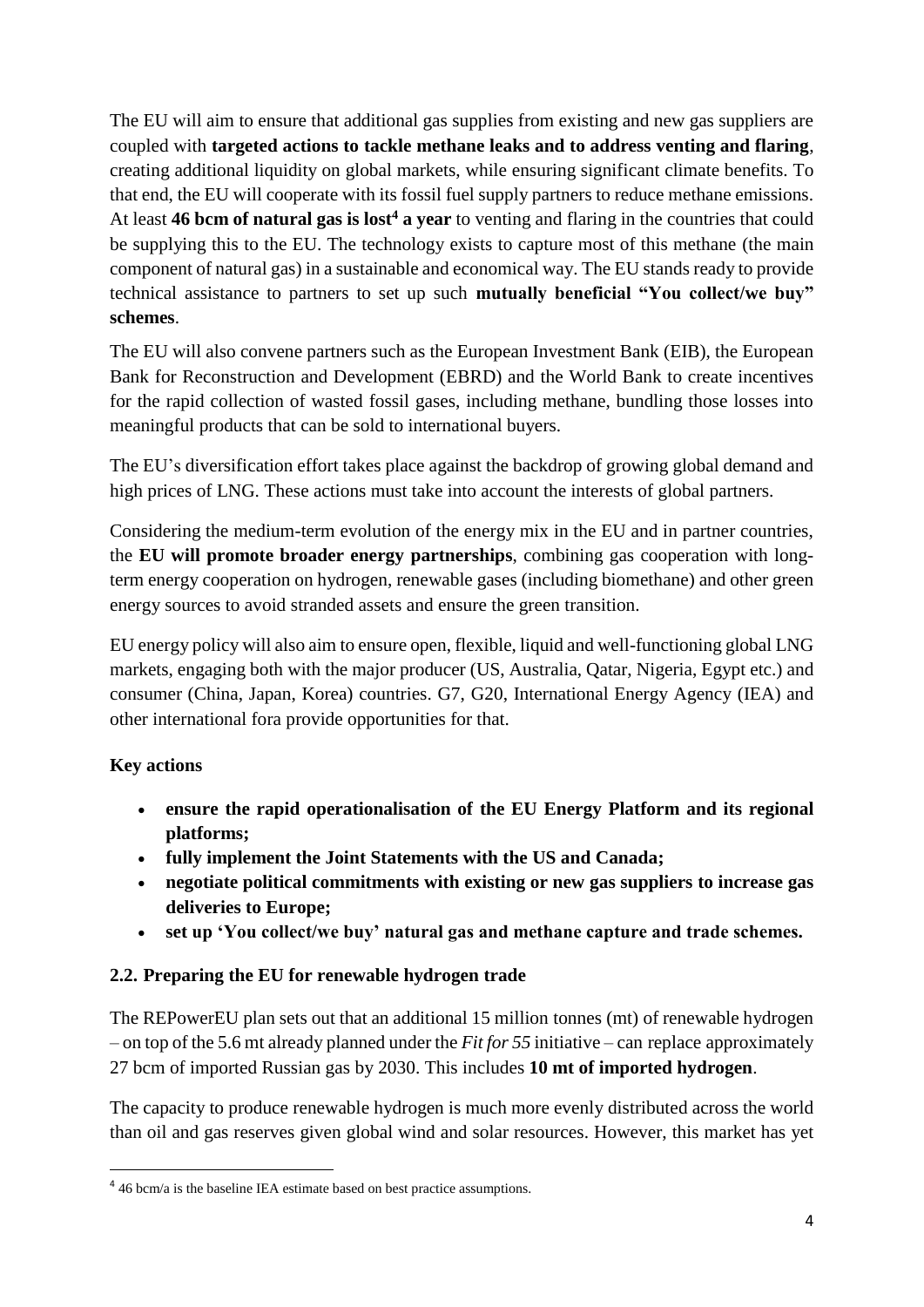to be developed and requires, globally, a significant expansion of renewable production and the availability of water.

In order to facilitate imports of 10 million tonnes of hydrogen into the EU, the European Commission aims to conclude hydrogen partnerships with reliable partner countries to ensure open and undistorted trade and investment relations for renewable and low carbon fuels. It envisages three major hydrogen **import corridors from the North Sea region (Norway and UK), the Southern Mediterranean and Ukraine**, as soon as conditions allow.



International Renewable Energy Agency (IRENA): Technical potential for producing green hydrogen under USD 1.5/kg by 2050, in EJ

A region with a particularly high potential to generate renewable hydrogen is the southern Mediterranean. To create win-win opportunities for both the region and the EU, the European Commission is working on a Mediterranean Green Hydrogen Partnership between the EU and countries in the southern Mediterranean. This work builds upon the existing new Agenda for the Mediterranean and its Economic and Investment Plan and will start with the EU-Egypt Hydrogen Partnership. This would be the first stepping stone for broader renewable hydrogen cooperation between Europe, Africa and the Gulf, another area of abundant resources for producing hydrogen.

When implemented with local social, economic and environmental needs in mind, cooperation in this field would promote local production and consumption of renewable electricity and renewable hydrogen and the development of green industry value chains in partner countries. The EU's regulatory framework for hydrogen should ensure a level playing field for imported and domestically produced hydrogen.

In Sub-Saharan Africa, South Africa and Namibia are already advancing in developing their renewable hydrogen sector and have attracted the interest of EU industry. Enhanced cooperation on renewable hydrogen is also part of the EU's bilateral engagement with countries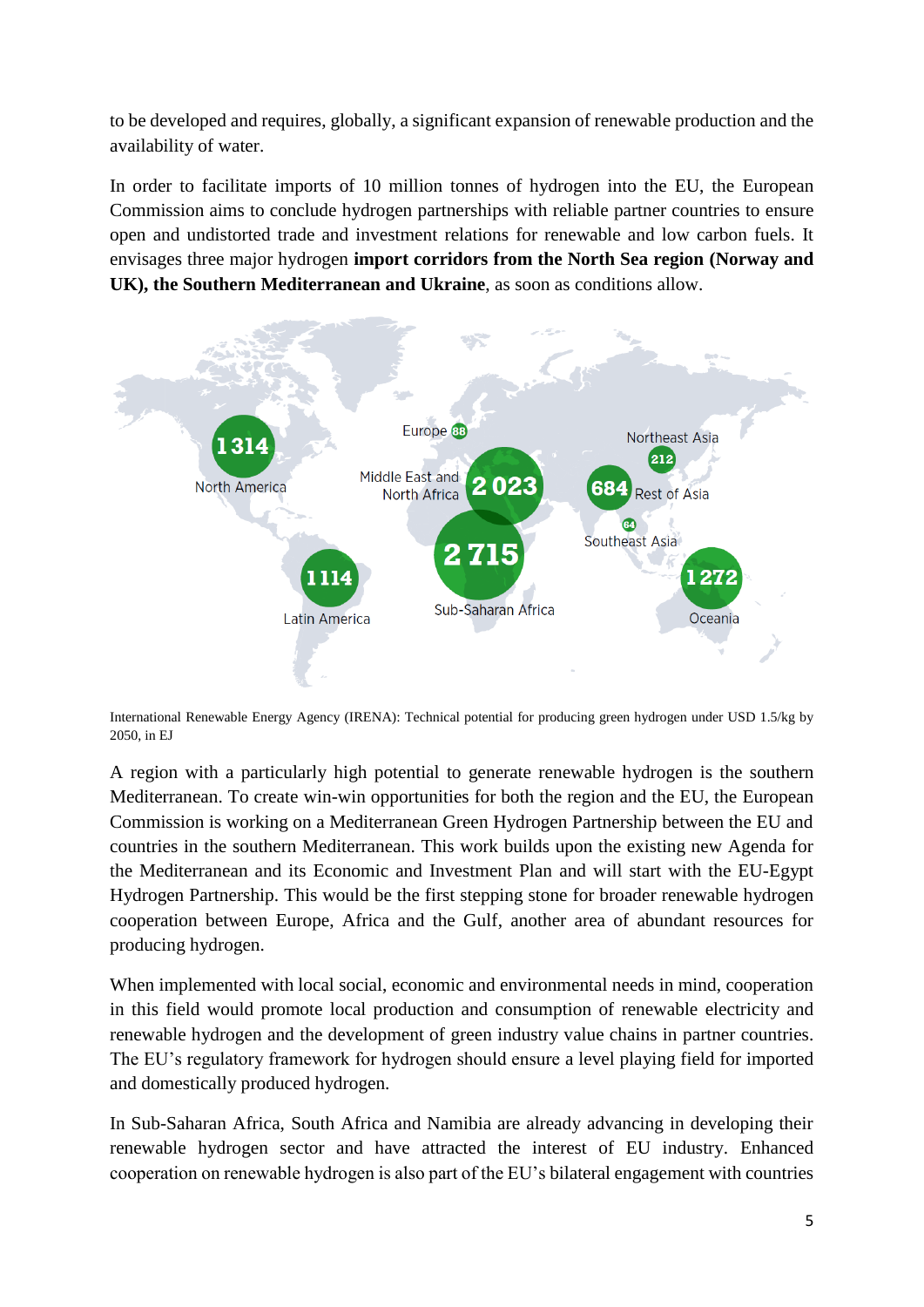like Egypt and Morocco, where the European Commission has launched work on an EU-Morocco Green Partnership.

Work is also on-going on a **strategic partnership with Ukraine on renewable gases**, including hydrogen and biomethane, with a view to scale it up significantly once the conditions allow.

In our immediate neighbourhood, the EU stands ready to support network development through the reviewed Trans-European Networks for Energy Regulation (TEN-E)<sup>5</sup>. Projects with non-EU countries that contribute significantly to the TEN-E objectives can get the status of Projects of Mutual Interest, a label indicating joint projects in electricity transmission, hydrogen transport and CO2 network and storage facilities that meet exacting EU safety standards. In parallel, investments will be necessary to ensure the shipping capacity and logistics to transport this commodity.

The nascent **global hydrogen market must be based on common rules**, in particular for standards, certification and good regulatory practice, in terms of infrastructure access and trade. The EU regulatory framework for hydrogen is the most advanced worldwide. Based on this experience, the EU should lead efforts for developing a solid framework for a global rulesbased and transparent hydrogen market. This process should take into account lessons learned in gas and oil markets so that these new energy goods can flow freely across borders, thereby strengthening our energy security as we transition away from fossil fuels.To kick-start the global renewable hydrogen market, the EU considers the development of a **Global European Hydrogen Facility**, as reflected in the REPowerEU Chapeau Communication.

## **Key actions:**

1

- **conclude hydrogen partnerships, notably in the EU's neighbourhood and Africa, to facilitate the import of 10 million tonnes of hydrogen by 2030 and the development of local hydrogen markets;**
- **sign a Memorandum of Cooperation on Hydrogen with Japan by the end of 2022;**
- **promote a global rules-based and transparent hydrogen market based on EU's experience;**
- **initiate the first trading hubs for renewable hydrogen in Europe and establishing it as the benchmark for Euro denominated transactions in hydrogen;**
- **establisha Strategic Partnership with Ukraine on renewable gases in 2022;**
- **develop a Global European Hydrogen Facility.**

## **2.3. Reducing dependency on Russian energy imports other than gas**

Shipping 8 million barrels daily, Russia is the world's largest oil exporter. Its invasion of Ukraine has therefore created turmoil and uncertainty on the global oil market, with prices occasionally coming close to the all-time high of USD 150 per barrel.

<sup>5</sup> [Trans-European Networks for Energy Regulation](https://energy.ec.europa.eu/topics/infrastructure/trans-european-networks-energy_en)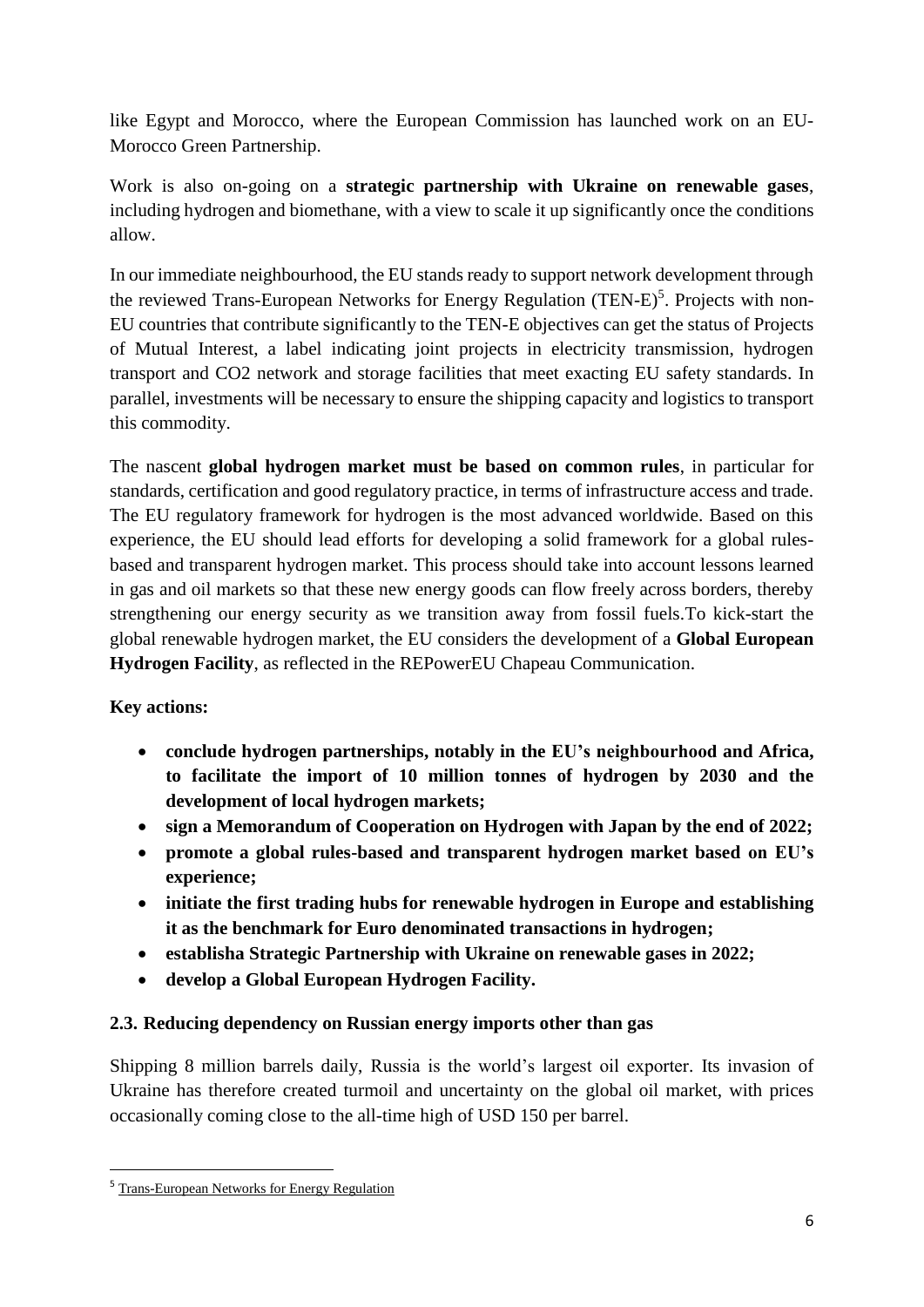As a result of Russia's invasion of Ukraine, market volatility and tightness is likely to continue and impacts not only the EU, but all oil consumers across the world, especially the most vulnerable. **The EU is working with its international partners to ensure that sufficient oil supplies remain available globally and at affordable prices.** Together with the G7 group of energy ministers, the EU calls for oil-producing countries to look into increasing deliveries to the global market using to the full the available spare capacity.

In this context, the full and effective implementation of the Joint Comprehensive Plan of Action would facilitate the entry of available Iranian oil supplies into the market easing supply pressure and price volatility. The Communication on the Strategic Partnership with the Gulf, published in parallel with this strategy, lays out the EU's approach to strengthening its relationship with the Gulf Cooperation Council countries rich in oil resources.

At the same time, IEA members have unanimously agreed to draw on **emergency stocks** to release 120 million barrels, the largest stock release in IEA history. This has shown the importance of emergency stocks as a shock absorber. While the decisions on the release of stocks are a Member State competence, the experience with the IEA collective process demonstrates the usefulness of the EU taking a coordination role, should additional releases become necessary.

The EU decided to stop all imports of coal from Russia, as part of its fifth sanctions package in April 2022. To cope with the crisis in the short term, this means replacing 44 to 56 million tonnes of coal annually, largely by importing. In the longer term, coal will be phased out in the EU, in most countries by 2030. With the adoption of the **EU embargo on Russian coal**, prices in the EU increased around 15% to EUR 325 per tonne, but major difficulties with the coal supply are not expected with end of April prices returning to pre-embargo level.

**Diversification of fuel supplies for nuclear power plants** is an important strand of work as some EU Member States are still fully dependent on Russian nuclear fuel. The EU will assist nuclear utilities in expediting the licensing process of alternative fuel for the Russian design VVER reactors<sup>6</sup> and work with international nuclear organisations such as International Atomic Energy Agency (IAEA) and Nuclear Energy Agency (NEA) under the Organisation for Economic Co-operation and Development (OECD) to build up cooperation in the area of security of supply. Work with partners such as Canada is already ongoing.

## **Key actions:**

- **work with G7, G20 and other international fora as well as bilaterally with relevant countries to ensure well supplied and well-functioning oil markets;**
- **continue the dialogue with the Organization of the Petroleum Exporting Countries (OPEC) to ensure stability and affordability on the oil market;**
- **coordinate the EU response to the pressure on oil markets, including potential oil stock releases as part of IEA joint action or EU's reaction to supply disruptions;**

**<sup>.</sup>** <sup>6</sup> The Russian abbreviation VVER stands for "water-water energetic reactor".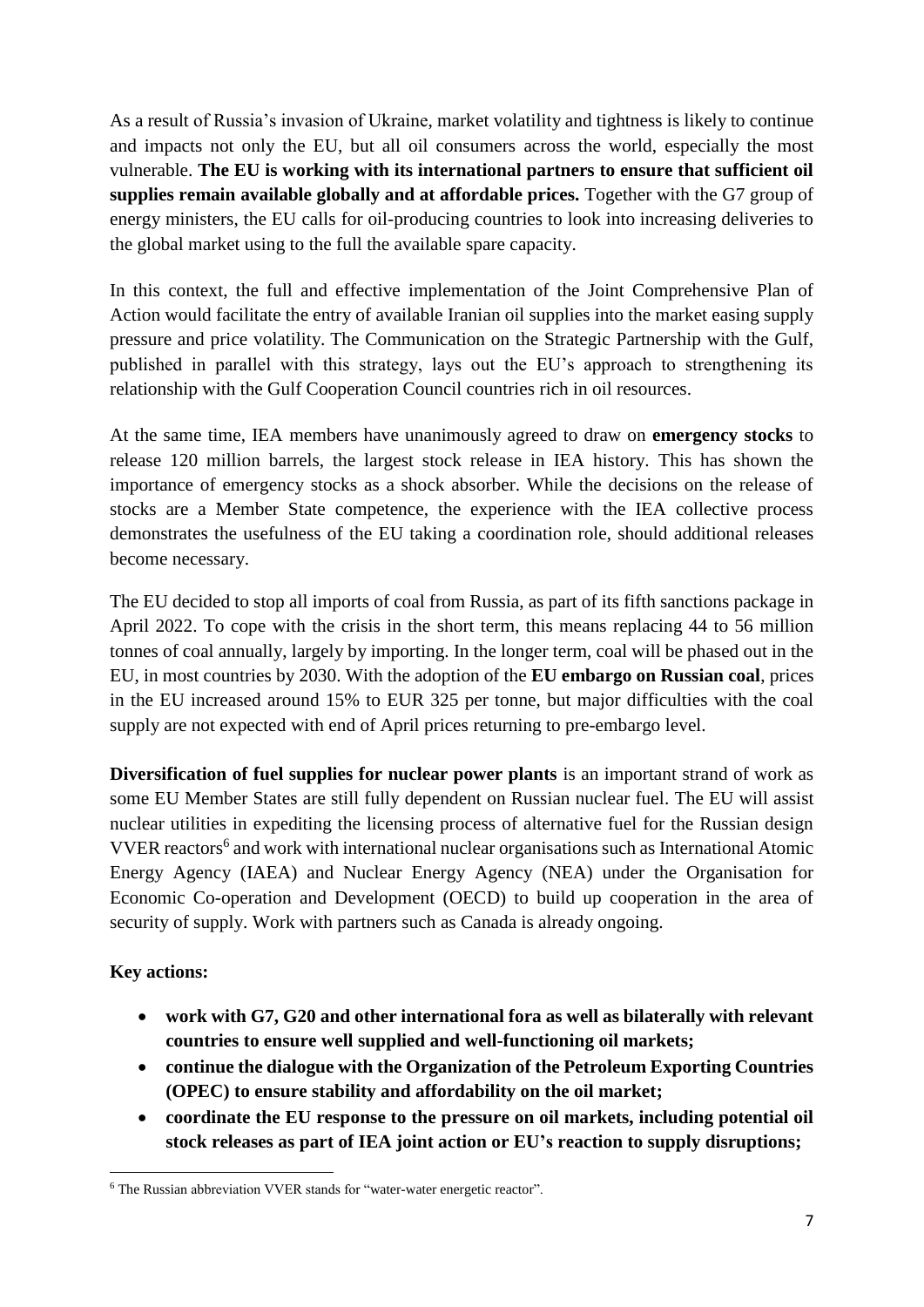## **accelerate the diversification of fuel supply for nuclear power plants, including in cooperation with EURATOM<sup>7</sup> .**

#### **2.4. Prioritising energy savings and efficiency**

As the EU moves away from Russian energy supply, it will **prioritise energy savings and efficiency**, aiming to achieve a 5% reduction in oil and gas demand in the short term. This will decrease the price and demand pressure on the global markets. The EU will also work with international partners to **make energy savings and efficiency a global priority.** Together with other developed economies, the EU will in particular focus on reducing energy consumption, among other things building on the IEA Playing My Part campaign.

Energy efficiency has numerous environmental, social and economic benefits. In the IEA's net zero scenario, the global economy grows by 40% by 2030, but uses 7% less primary energy and the solutions for that are already today technically ready, cost-efficient and available for all sectors. The highest saving potentials can be realised in the heating and cooling of public and private buildings. Additional major energy savings can be gained from more efficient processes, the circular economy transition and transport, as well as from more efficient appliances, both in homes (such as heat pumps) and industry.



#### 2030 energy demand could be 24% higher without extra efficiency led

IEA: Doubling the rate of energy intensity improvements over the next decade helps reduce energy demand by 95 EJ

The EU has developed **regulatory, legislative, standard-setting and labelling experience** that can be a source of inspiration for many countries. The EU will promote these standards and practices internationally, while acknowledging the specific circumstances of its partners.

**<sup>.</sup>** <sup>7</sup> A new action will be included in the amendment of EURATOM work program 2021-2022 to increase the EU's security of supply through researching alternative fuel sourced from outside of Russia for Russian-designed reactors in the EU and Ukraine.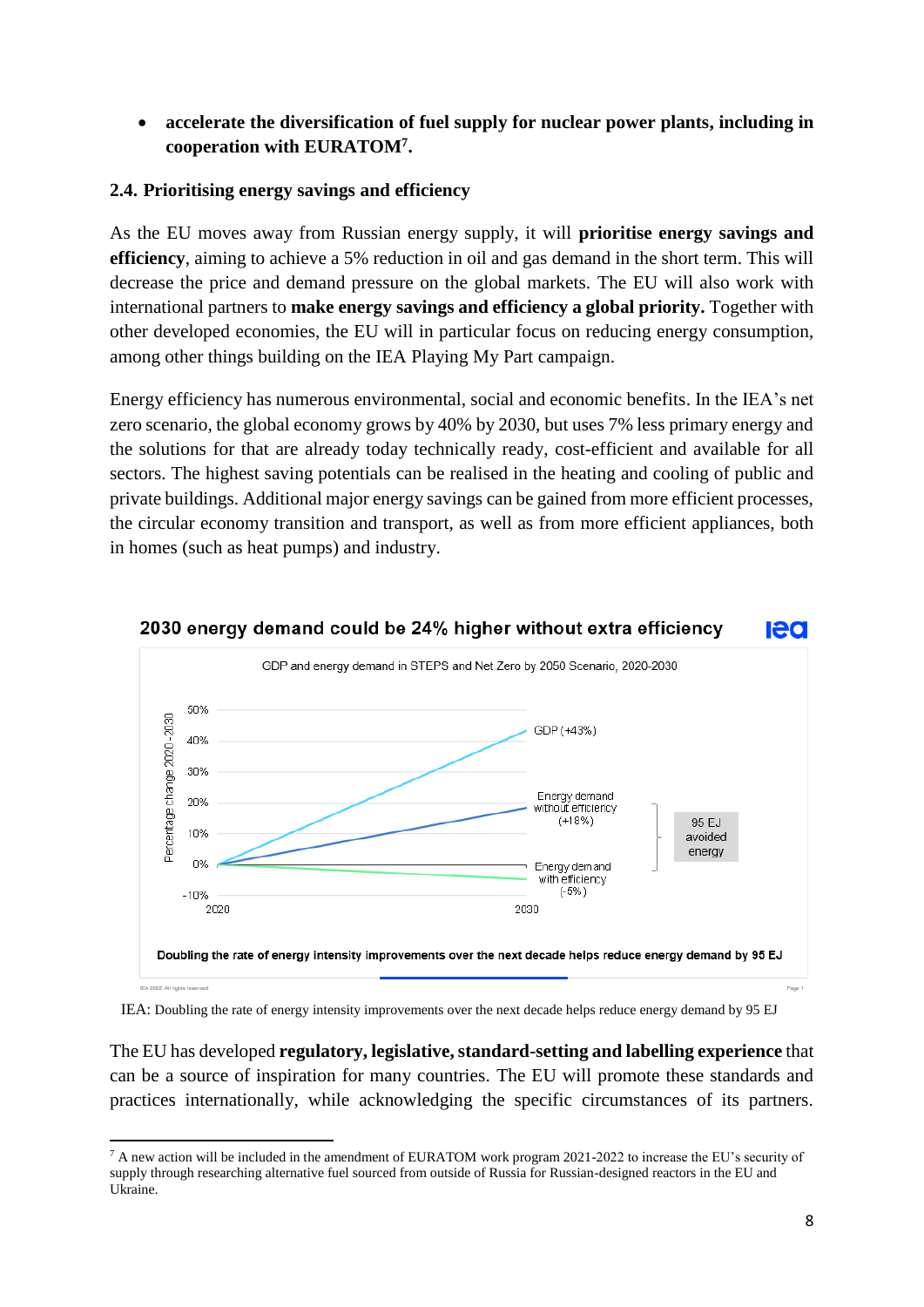Mobilising large **capital investments** from both the public and the private sector is also crucial. The EU best practices on energy efficiency financing can be shared and scaled up, in close cooperation with the financial institutions and international partners.

The case of stopping methane leakages shows that energy saving measures can come at negative abatement costs: up to 70% of methane emissions from oil, gas and coal sectors can be stopped using today's technology, and almost half of them at a profit or at no  $cost<sup>8</sup>$ .

The European Commission has already adopted an **EU Methane Strategy**<sup>9</sup> and a legislative proposal to tackle methane emissions that have a clear international dimension. Internationally, the EU established jointly with the US the **Global Methane Pledge**<sup>10</sup>. Participant countries commit to reducing their collective methane emissions by at least 30% from 2020 levels by 2030. Over 110 countries have already joined this pledge, representing about half of global man-made methane emissions.

- **Key actions:work with partners to make energy efficiency and savings a global priority;**
- **support the global transition to more circular economy to reduce energy consumption;**
- **facilitate the availability of and the access to finance for energy efficiency and saving investments;**
- **implement the Global Methane Pledge (GMP) and the external dimension of the EU methane strategy.**

## **3. Supporting partners impacted by Russia's invasion of Ukraine**

The Russian military aggression in all its dimensions is producing alarming systemic, knockon effects on the global economy which is already battered by the COVID-19 pandemic and climate change, with particularly dramatic impacts on developing countries.

Recent projections by  $UNCTAD<sup>11</sup>$  estimate that the global economy will be a full percentage point of GDP growth lower than expected due to Russia's invasion of Ukraine which is severely disrupting already tight food, energy and financial markets.<sup>12</sup> Commodity prices are reaching record highs: crude oil prices have increased by around 60%, gas and fertilizers have more than doubled, and food prices are 34% higher than this time last year.

Recent United Nations assessments indicate that one third of 1.7 billion people already living in poverty are set to be exposed to disruptions in food, energy and finance systems<sup>13</sup>. As a result,

 $\overline{a}$ 

<sup>&</sup>lt;sup>8</sup> Th[e IEA estimates](https://www.iea.org/reports/methane-tracker-2020) "that it is technically possible to avoid around three quarters of today's methane emissions from global oil and gas operations. Even more significantly, around 40% of current methane emissions could be avoided at no net cost". <sup>9</sup> [EU strategy to reduce methane emissions, COM/2020/663](https://ec.europa.eu/info/law/better-regulation/have-your-say/initiatives/12504-EU-methane-strategy_en)

<sup>&</sup>lt;sup>10</sup> [Global Methane Pledge](https://www.globalmethanepledge.org/)

<sup>&</sup>lt;sup>11</sup> [United Nations Conference on Trade and Development \(2022\) Trade and Development Report 2021, March update](https://www.google.com/url?sa=t&rct=j&q=&esrc=s&source=web&cd=&ved=2ahUKEwid0JLOwtT3AhWwgv0HHVBeAp0QFnoECAgQAQ&url=https%3A%2F%2Functad.org%2Fsystem%2Ffiles%2Fofficial-document%2Ftdr2021-update1_en.pdf&usg=AOvVaw1q0T_D_CdKLHEmOokFKnji)

<sup>&</sup>lt;sup>12</sup> United Nations - [Global impact of war in Ukraine on food, energy and finance systems,](https://www.google.com/url?sa=t&rct=j&q=&esrc=s&source=web&cd=&ved=2ahUKEwjS0fmvwtT3AhWUhv0HHVgGCacQFnoECAIQAQ&url=https%3A%2F%2Fnews.un.org%2Fpages%2Fwp-content%2Fuploads%2F2022%2F04%2FUN-GCRG-Brief-1.pdf&usg=AOvVaw0WPUlkW_Cqpd-2PB0HmR9y) April 2022

<sup>13</sup> United Nations - [Global Crisis Response Group](https://news.un.org/pages/global-crisis-response-group/)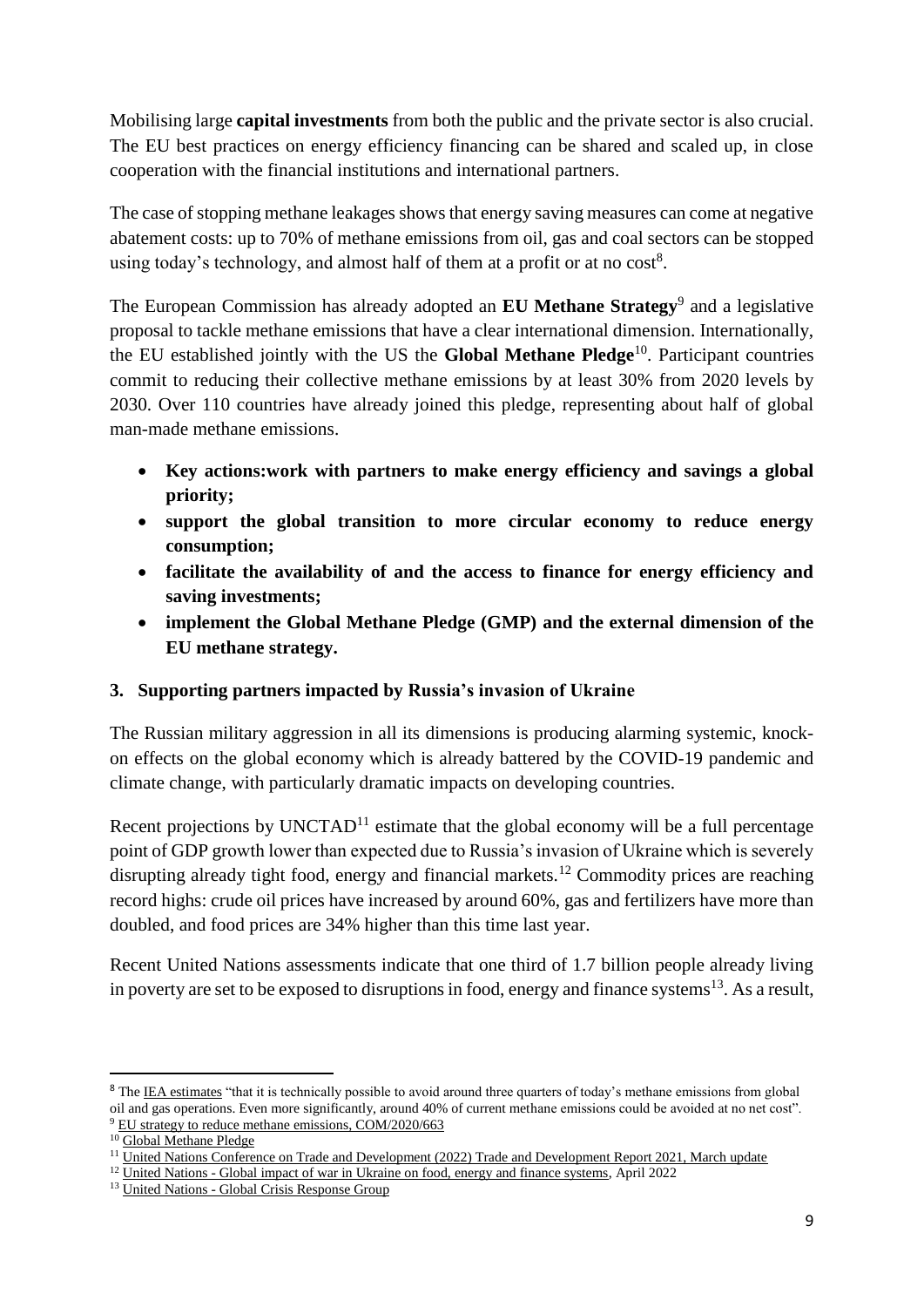many developing countries will lose further economic ground, while their vulnerability is heightened by rising geopolitical tensions and deepening economic uncertainty.

Acknowledging this impact, **the European Union will make use of all existing instruments to continue supporting developing economies**, particularly in Africa and the EU's neighbourhood, to recover from the COVID-19 pandemic and achieve an inclusive and sustainable growth, while building economic resilience that is necessary to address these shocks and the climate change crisis. The EU's efforts to support a global just and green energy transition, outlined in chapter 4, are central to this work. The EU will monitor and address the impact of Russia's aggression on partners through bilateral and multilateral engagement and work towards a united global response.

#### **3.1. Repowering Ukraine's energy system and cooperating with close neighbourhood**

Since the start of Russia's military aggression, helping Ukraine and other nations directly affected by the war has been a central part of the EU's energy policy. The EU work has focused on ensuring uninterruped energy supplies and nuclear safety in Ukraine. The **emergency electricity grid synchronisation** with Ukraine and Moldova is a major step towards ensuring security of supply. The next political priority is to allow for electrcity trade with the EU based on gradual increases of tradable capacity.

**Reverse flows** already today allow to bring gas from Slovakia and Hungary to Ukraine. Opening **the EU platform for common purchases** of gas, LNG and hydrogen to Ukraine, Moldova, Georgia and the Western Balkans is as well a clear signal of support. Damaged energy equipment in Ukraine is repaired by chanelling specialised energy equipment from Member States to Ukraine via the EU Civil Protection Mechanism. Items Members States cannot deliver are procured via the Energy Support Fund for Ukraine established by the Energy Community.

To allow for future full integration of Ukraine's energy market, the EU is providing technical support to ensure market reforms. The reforms will also allow for better integration of renewable energy and aligment with the EU's climate ambition. This work is taking place in the **framework of the Association Agrement, and under the EU-Ukraine Strategic Partnership**. The Energy Community and the newly establised Ukraine Energy Task Force play an important role in this work.

**Nuclear safety remains a major priority**, in particular following Russia's reckless behaviour at the Ukrainian nuclear sites. The EU is fully aligned with the International Atomic Energy Agency's effort to ensure the safety of Ukrainian nuclear facilities at all times. The EU mobilises its European Instrument for International Nuclear Safety Cooperation to address urgent needs and restore nuclear safety to comply with the international legal framework and pursues the long standing support to the Ukrainian regulatory authority. It stands ready to assist in the reconstruction of the necessary nuclear safety capacity.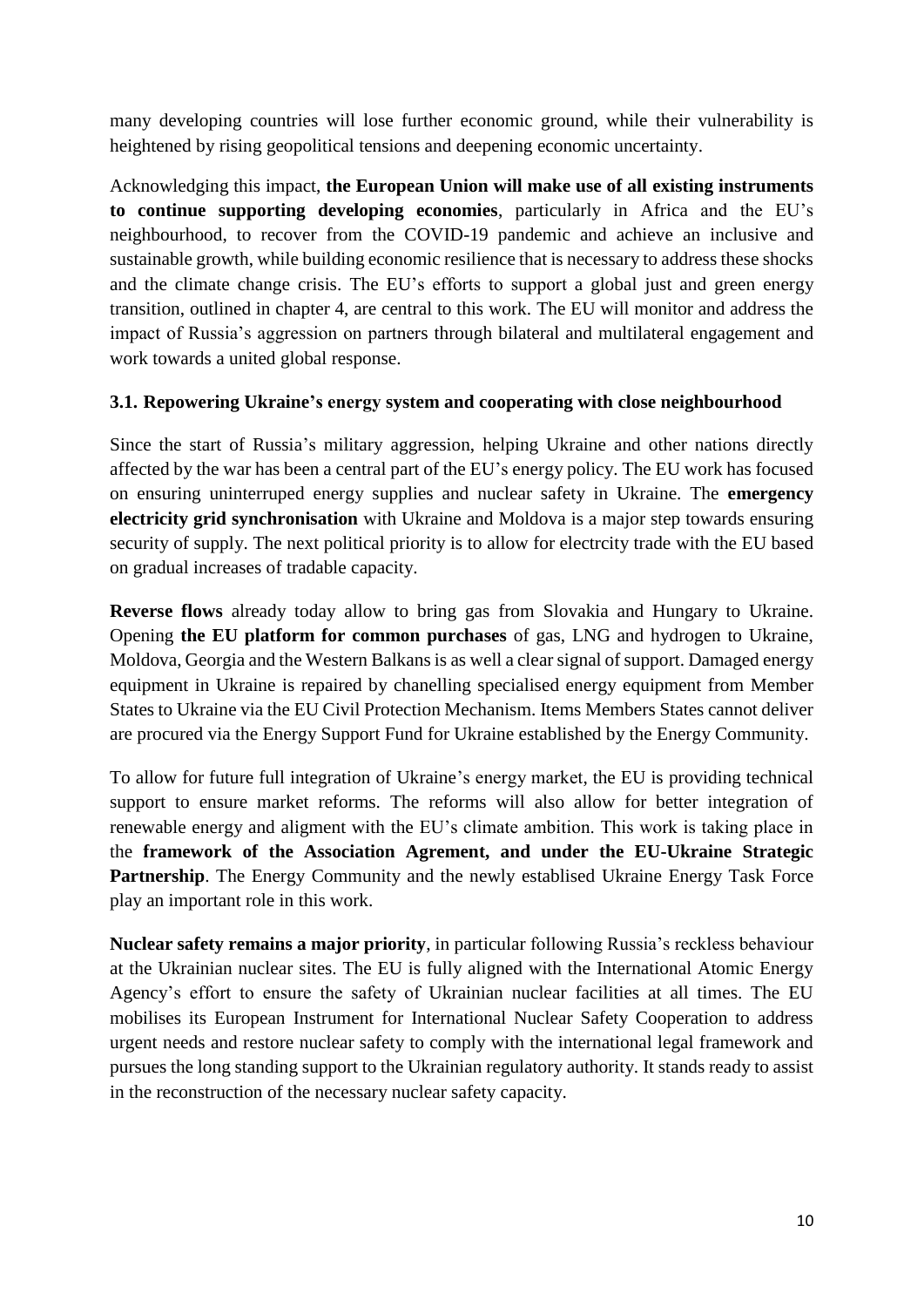Looking to the future, the EU has set out its approach to longer-term reconstruction framework in the Ukraine Relief and Reconstruction Communication.<sup>14</sup> The EU will work with Ukraine to prepare the **REPowerUkraine initiative**, to 'rebuild better' the Ukrainian energy system, with the aim to decarbonise Ukraine's energy sector thus ensuring Ukraine's energy independence. The focus should be on energy efficiency, renewables, renewable hydrogen, biomethane and future-proof infrastructure. The EU will support this process both financially and technically.

With the **Western Balkans**, the EU will continue supporting the **region's Green Agenda and energy independence, promoting reforms** that take the region forward on their European path. The Energy Community, with the support from the European Commission, is working to determine the energy and climate targets for 2030. This will send the right investment signals and ensure political commitment to coal phase-out and energy transition in general. Implementation of the key legal acts adopted by the Energy Community in November 2021 will allow for a better integration of renewables, storage and demand side response.

The EU will propose to **fully integrate the Western Balkans into the EU internal electricity market** in order to enable the change to renewable energy production and the decarbonisation of energy supply in South-East Europe. The progressive introduction of carbon pricing could contribute to greater alignment with the EU.

## **Key actions:**

**.** 

- **support the repair and reconstruction of energy infrastructure in Ukraine;**
- **increase cross-border capacity to enable electricity trading;**
- **facilitate the reverse flow of gas to Ukraine via the Slovak Republic, Hungary and Poland and to Moldova and Ukraine via Romania (Trans Balkan pipeline);**
- **invite Ukraine, Moldova, Georgia and the Western Balkan countries to participate in the EU's voluntary gas purchasing scheme;**
- **accelerate the domestic reforms and energy flagships of the Economic and Investment Plans for the Western Balkans and Eastern Partnership, adjusted to the current situation, to speed up renewables' deployment, ensure a green energy transition and help reduce dependency on Russian gas;**
- **take advantage of the Energy Community framework to encourage ambitious energy and climate targets and market reforms, as well as to boost renewables and energy efficiency;**
- **launch the REPowerUkraine initiative to ensure energy supply and rebuilding the Ukrainian energy sector after the war.**

## **4. Leading and accelerating the global green and just energy transition**

The green energy transition is crucial for limiting global warming to 1.5 degrees, for boosting growth, providing opportunities and improving living conditions across the globe, as well as

<sup>&</sup>lt;sup>14</sup>Communication from the Commission to the European Parliament, the European Council, the Council, the European Economic and Social Committee and the Committee of the Regions: Ukraine relief and reconstruction, COM/2022/233.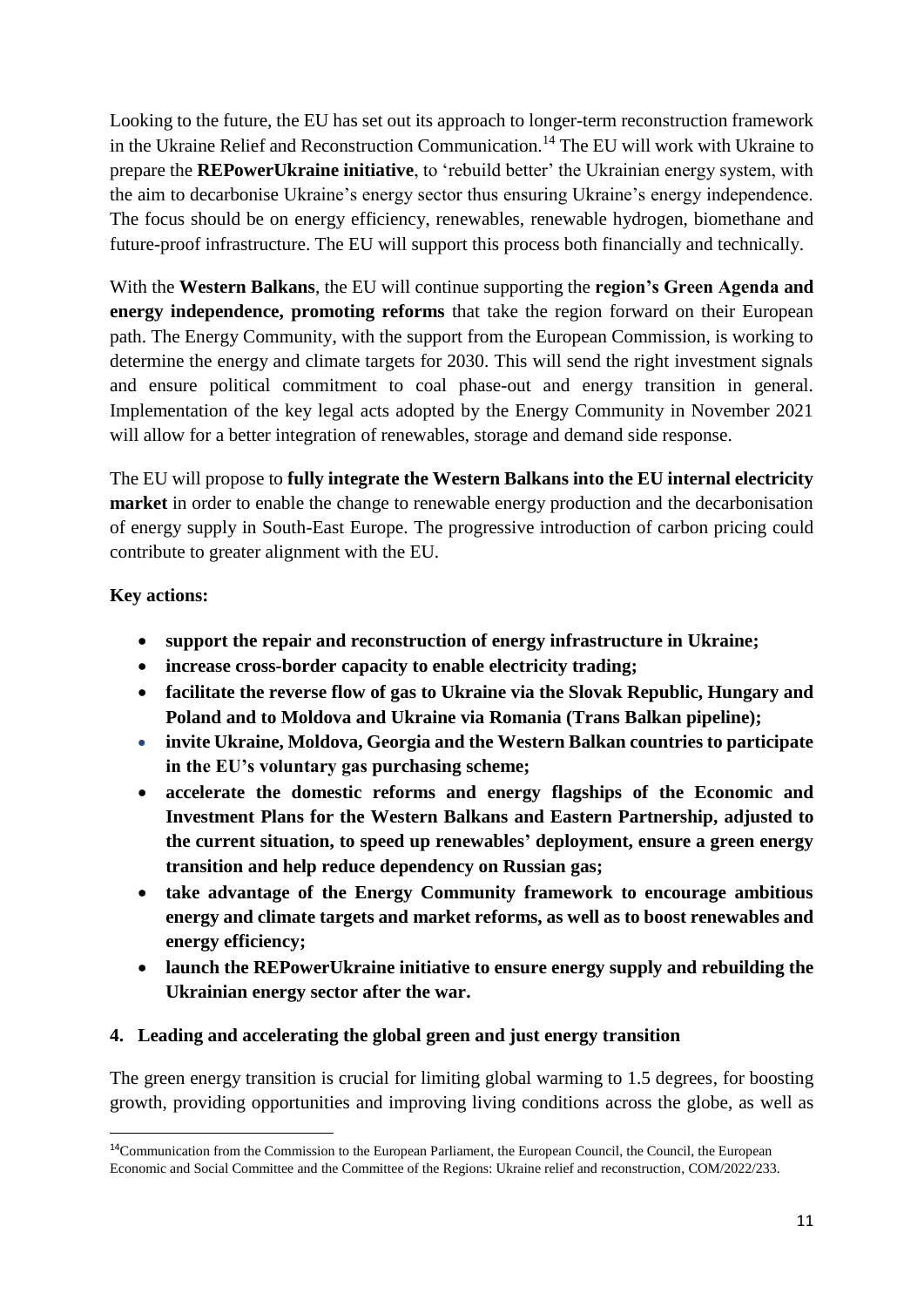mitigating price and energy security risks. Following the 1.5 degree scenario would mean **2.3% more GDP growth** until 2030 than with business-as-usual and **85 million new energytransition related jobs<sup>15</sup> .** 

The EU is committed to **leading and speeding up the global green transition** and supporting its international partners in the process. This includes working together on renewable energy, energy efficiency and savings, on the circular economy, green growth, natural resource protection, critical raw materials, clean technologies and future-proof infrastructure.

The European Commission and the EU High Representative have launched the **Global Gateway**, a new European strategy to boost smart, clean and secure links in digital, energy and transport sectors and to strengthen health, education and research systems across the world, in line with the UN's 2030 Agenda and the Paris Agreement. The Global Gateway – including a strong push for the green energy transition – will be delivered through a **Team Europe** approach, bringing together the EU and its Member States with their financial and development institutions, including the EIB and the EBRD in order to leverage up to EUR 300 billion of investment in 2021-2027.

The EU supports the global green transition also through its climate finance. 30% of the EU's development aid envelope is channelled into tackling climate change, including in the energy sector. The EU is arguably the largest contributor to the global commitment of the most developed nations to provide annually USD 100 bln for climate finance and will continue to engage other partners to follow suit.

**To succeed, the green transition must be just and socially fair**. Especially in the context of slow recovery, economic turbulence and the global consequences of Russian aggression against Ukraine, the social aspects of reshaping the energy systems must be central to the transition. This is a priority for the EU and an integral part of our external energy policy. On the one hand, it means reducing the social and economic impact of phasing out fossil fuels (in particular coal) and on the other, offering new opportunities via green technologies (chapter 4.1), while tackling issues like energy access, fossil fuel subsidies, skills development and distributional effects of the transition.

While coal is not the only fossil fuel, it is the most polluting one and responsible for 40% of the world's greenhouse gas emissions. It is therefore at the heart of EU's just transition efforts that focus in particular on the biggest coal-consuming countries.

In follow-up to COP26, the EU, together with its Member States France and Germany as well as its international partners, the US and the UK, is implementing a **just transition partnership with South Africa** with a budget of USD 8.5 billion to accelerate the decarbonisation of the economy with the emphasis on the coal phase-out and minimising the country's social adaptation costs. The EU is exploring the possibility to conclude just transition partnerships with other partners like Vietnam, Indonesia and India.

**<sup>.</sup>** <sup>15</sup> [World Energy Transitions Outlook: 1.5°C Pathway](https://www.irena.org/publications/2022/Mar/World-Energy-Transitions-Outlook-2022)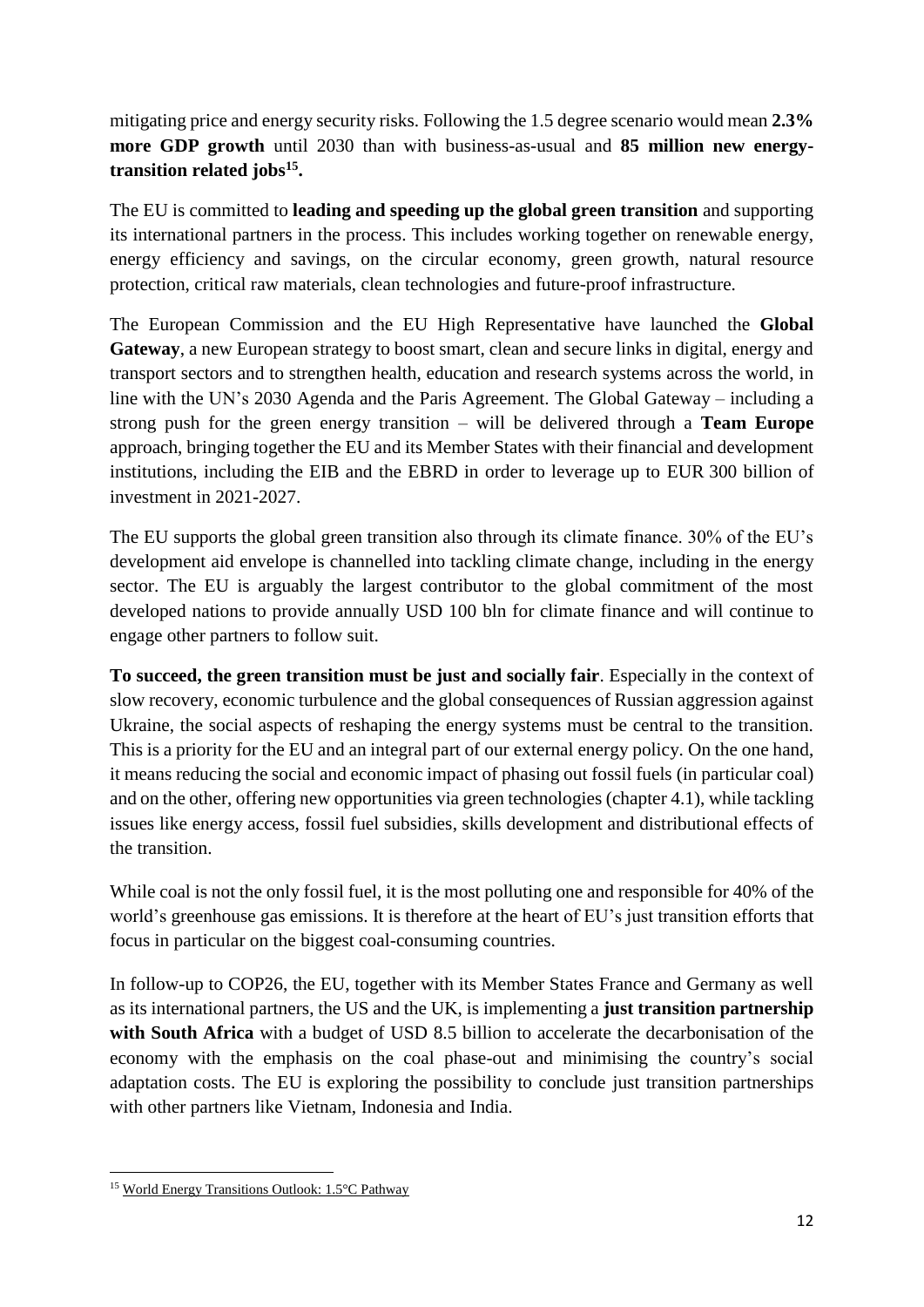In line with China's stated ambitions to reduce its dependence on coal and make progress towards its goal to become carbon neutral by 2060, the EU-China Energy Cooperation Platform (ECECP) and the annual high-level EU-China Energy Dialogue focus on carbon markets, energy systems, renewable energy, energy efficiency and business cooperation. The EU has also established labour and social policy dialogues with India, China and Southern neighbourhood within the Union for Mediterranean Regional Platform on Employment and Labour. The EU also provides support for the phase out of coal in the Western Balkans and Ukraine via its 'Coal Regions in Transition' initiative.

## **Key actions:**

- **accelerate the global green energy transition by facilitating sustainable investments and connectivity through Global Gateway;**
- **collaborate on just transition and coal phase-out with the EU partner countries, including in the EU's neighbourhood;**
- **work to ensure the global commitment of** USD **100 bln annually for climate finance and use the EU contribution to support the green, just transition;**
- **implement the joint energy transition partnership with South Africa and explore the scope to forge other global partnerships along this model;**
- **implement the 'Coal Regions in Transition' initiative in Ukraine and Western Balkans;**
- **align and implement global initiatives to end fossil fuel subsidies and engage with countries heavily reliant on coal-fired power to achieve this;**
- **work with IEA, IRENA and ILO to further a just and inclusive transition globally.**

# **4.1. Promoting renewable technologies and energy efficiency in partner countries**

Electricity based on wind and solar is now the cheapest power option in most regions of the world. In a 1.5 degree world, renewables could represent 90% of the global energy production by 2050. Global markets will be worth an estimated EUR 24 trillion for renewable energy and EUR 33 trillion for energy efficiency up to  $2050^{16}$ . This represents a major opportunity for the world's economy.

**The rise of renewable energy will change the dynamics of the global energy system.** While hydrocarbon resources were concentrated in a few countries, every nation has the potential to develop renewables and participate in energy trade. Today, around 80% of the world population lives in countries that are net energy importers. This is set to change.

The EU, which represents 9% of global emissions, has a **strong interest in prompting the uptake of renewable energy and improving energy efficiency across the world**. To accelerate the roll-out of photovoltaics, the European Commission is publishing **a European Solar Strategy<sup>17</sup>** together with the present strategy.

 $\overline{a}$ <sup>16</sup> [IRENA, Global energy transformation: a roadmap to 2050, 2019](https://www.irena.org/publications/2019/Apr/Global-energy-transformation-A-roadmap-to-2050-2019Edition)

<sup>17</sup> European Solar Strategy, COM/2022/221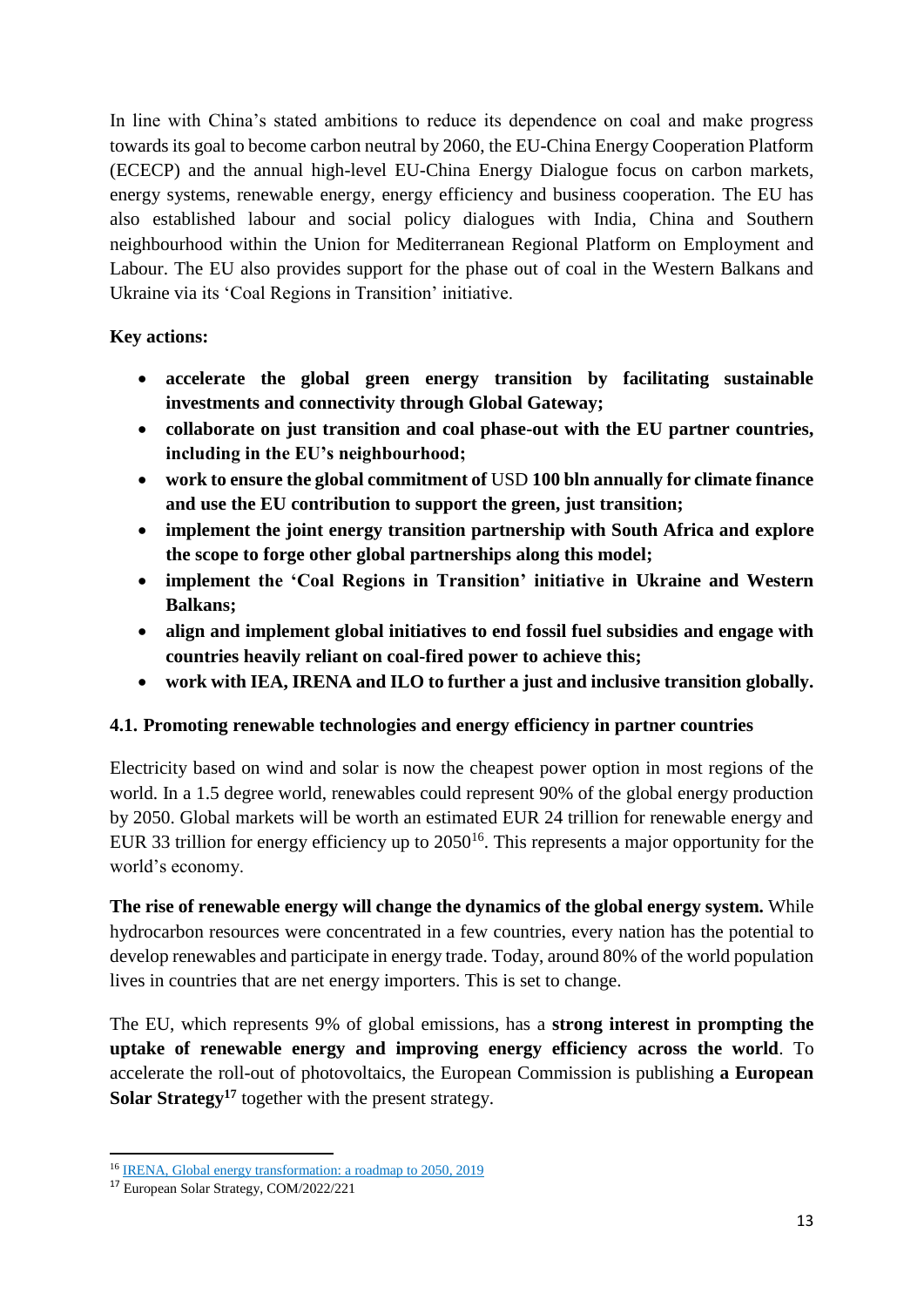The efficient roll-out of renewable energy sources and increasing energy efficiency requires a **wider 'system approach'** that factors in electricity production, transmission and consumption as a whole. Installing renewable energy capacity is most effective where it is integrated into open and flexible regional markets. The EU has been a first mover in creating a large integrated energy market and our experience can help international partners to accelerate their transition.

Many countries in the Western Balkans, Eastern Partnership and Southern Neighbourhood are gradually increasing the use of renewable energy in their region. Countries like India and Morocco have already set themselves ambitious targets for renewables deployment, implemented and further strengthened under the EU-India Clean Energy and Climate Partnership and the EU-Morocco-Green-Partnership. Similar work is ongoing in our partnership with China (including on Emissions Trading Systems based on the EU system).

Fair and reciprocal energy cooperation with Africa is an important priority, both to ensure energy access to 570 million people currently without electricity in sub-Saharan Africa, but also to support investments in sustainable energy systems and renewable hydrogen trade, once local needs are covered. By 2030, the **African Green Energy Initiative** aims to support the deployment of at least 50 GW of renewable electricity, providing at least **100 million people** with electricity access. In order to achieve this goal, leveraging private sector investments will be key.

**Under the Global Gateway initiative, the EU will mobilise EUR 2.4 billion in grants for sub-Saharan Africa and EUR 1.08 billion for North Africa** to support renewable energy, energy efficiency, the just transition and the greening of local value chains. This will also support the African Union Green Recovery Action Plan which seeks to increase the renewable energy generation capacity by at least an additional 300 GW by 2030.

The acceleration of renewables uptake worldwide also presents **an opportunity to strengthen trade relations**. To develop their home-grown renewables potential, most countries in the world require access to innovative technologies, knowledge and capital and the EU green tech industry is well positioned to be a partner in those efforts. Half of the world's wind power comes from turbines manufactured in Europe. EU companies are leaders in important segments of the photovoltaic, hydrogen and heat pump industries and are catching up with Asia on battery technologies, thanks to the European Battery Alliance.

In order to thrive and to grow further, the green tech industry needs to be able to rely on a stable **regulatory framework, fair competition, sufficient investments, and a fiscal level playing field** – this is equally important and beneficial for the EU and local actors. External energy policy must work hand in hand with the EU industrial and trade policy, ensuring market access for our industry and addressing challenges via the Free Trade Agreements and enforcement action.

Developing **business to business relations** requires constant attention: the business networking events organised under the EU and US Energy Council, most recently on offshore wind, is a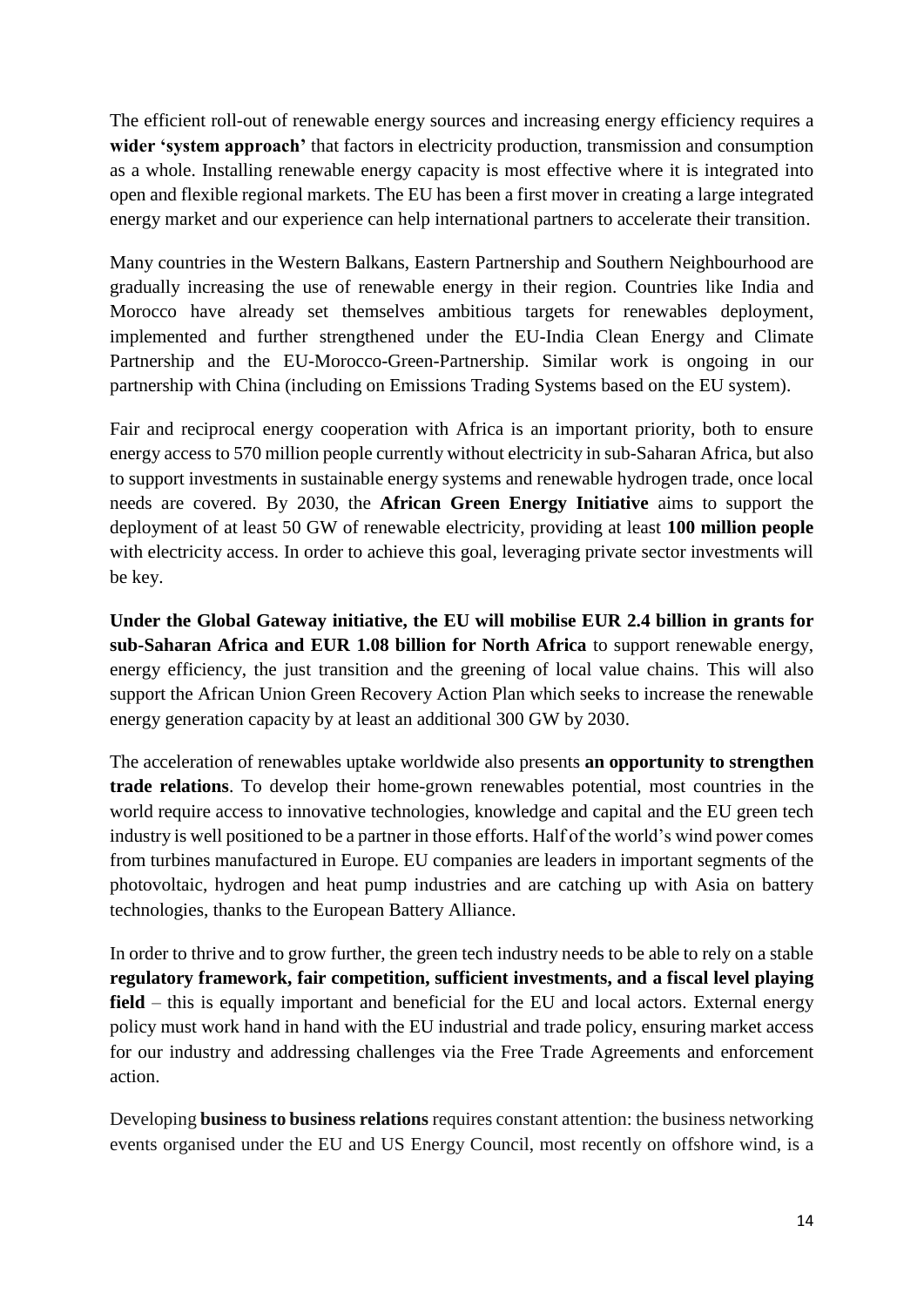model to be replicated. Across Asia (for example in the Republic of Korea and Taiwan) have been set up to offer new business opportunities to EU green tech companies.

De-risking and credit export instruments are also key to enable entry into new markets. The EU clean tech companies increasingly compete with foreign companies that receive direct financial support from their governments. The Commission will develop **an EU strategy for export credits** benefitting green tech companies to improve the level playing field for the EU businesses in non-EU country markets. The Commission is also seeking to amend OECD rules to provide further incentive for export credit support for climate-friendly technologies.

## **Key actions:**

- **accelerate the roll-out of renewables and energy efficiency across the world, including in Western Balkans, Africa, the Mediterranean and the Indo-Pacific;**
- **implement the mutually beneficial EU-Africa-Green Energy Initiative;**
- **support the green transition in Central Asia through a Regional Team Europe Initiative on environment/energy/water;**
- **increase the roll-out of renewable energy in cities and rural municipalities, for example through the Urban Transition mission of Mission Innovation;**
- **advance clean technologies in the context of the Trade and Technology Council (TTC) with the US;**
- **develop an EU export credit strategy.**

# **4.2. Cooperating on research and technology**

Many of the technologies needed to achieve full decarbonisation of the global economy are not yet mature or competitive with fossil fuel based heat and power. International cooperation is essential to increase the speed of green energy innovation and roll-out, while lowering their cost, in particular for **renewable energy and hydrogen.** Other key research areas for an innovation-driven transition include the development of **smart, cyber secure and flexible power grids, long-duration energy storage, sustainable raw materials, small modular reactors and sustainable fuels for industry and transport**.

Since renewable energy and hydrogen will not be able to substitute all fossil fuels in the energy mix, carbon removals will also be needed, in particular in industrial sectors where electrification or hydrogen-based options are not cost-effective. The EU will cooperate with its neighbours and other countries to bring to global markets innovative zero-consumption energy efficiency solutions, as well as technologies such as carbon-capture utilisation and storage (CCUS) .

The EU will continue supporting international cooperation and multilateral initiatives in line with its global approach to research and innovation $18$ . The Commission will provide resources for international cooperation from Horizon Europe, the EU's public financing programme for research and innovation. The EU will also reinforce engagement with major international

**<sup>.</sup>** <sup>18</sup> [Communication on the Global Approach to Research and Innovation, COM/2021/252 final](https://ec.europa.eu/info/files/communication-global-approach-research-and-innovation_en)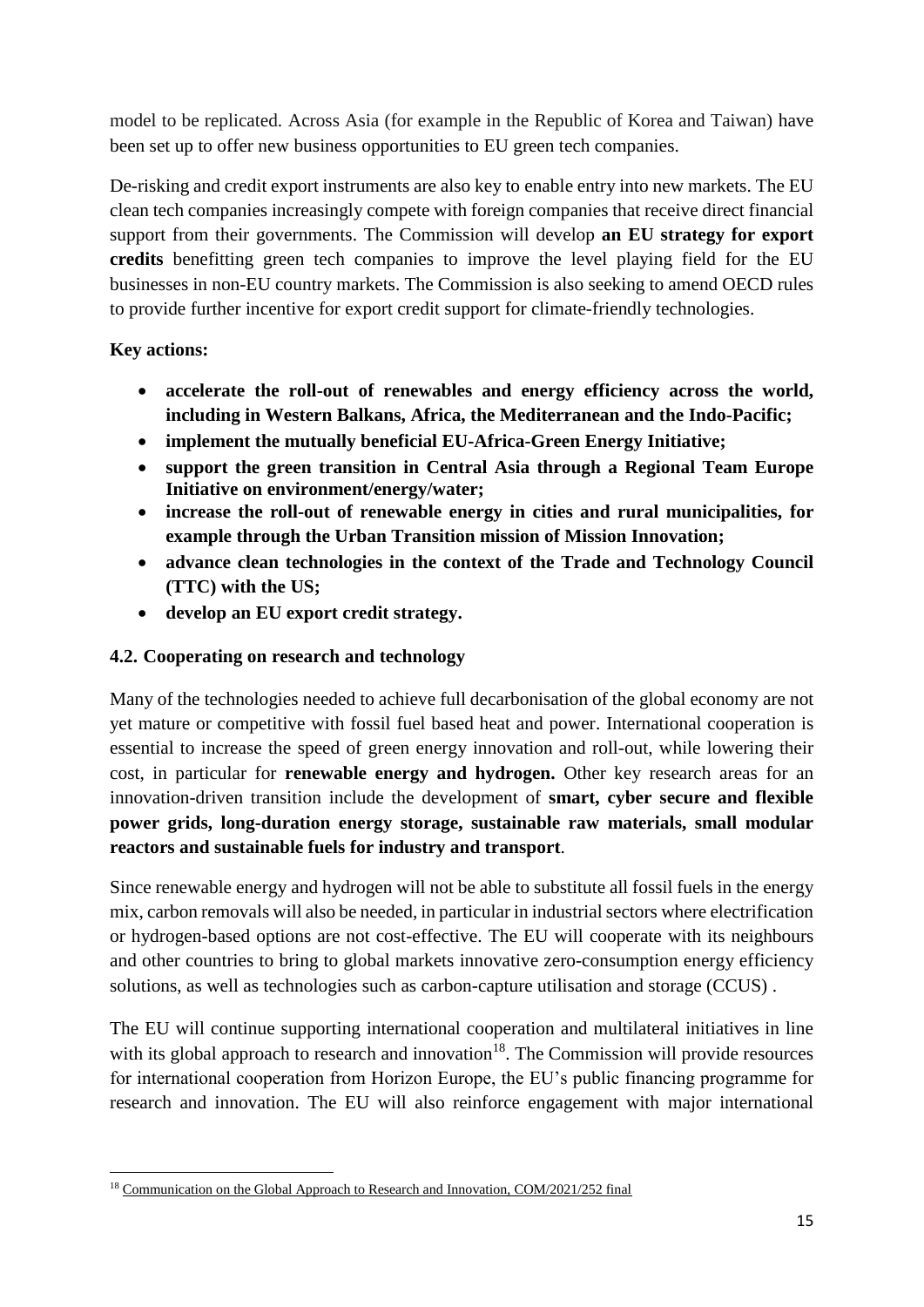initiatives, like Mission Innovation and the Clean Energy Ministerial, to develop together the green energy solutions of the future.

## **Key actions:**

- **develop CO2 sequestration and storage techniques to market maturity, including in cooperation with Norway;**
- **continue the Long-Term Joint EU-African Union Research and Innovation Partnership on Renewable Energy and extending its scope to renewable hydrogen.**

## **4.3. Ensuring access to critical raw materials**

While the EU is determined to end its dependence on Russian energy, it is equally determined to **avoid new dependencies in the future.** As demand for fossil fuels decreases, increased demand for raw materials, including rare earths and metals could lead to new supply challenges in the course of the energy transition. According to the Critical Raw Materials in Technologies and Sectors foresight study, the demand for critical raw materials needed in the low-carbon energy sector and their costs will increase significantly by 2050. The EU depends in this sector primarily on rare earths, lithium, magnesium, niobium, germanium, borates and scandium, some of which cannot be procured domestically.<sup>19</sup>

To continue advancing on its energy transition, EU companies will need to source these materials in tight commodity markets or substitute them in the longer term through new industrial processes. Potential remedies to minimise the EU's future dependence in this strategic area include further diversifying global supply chains, prioritising energy efficiency measures, incentivising long-term investments in new mining and refining activities inside the EU as well as stepping up circularity efforts to ensure that materials are retained in the economy for as long as possible and that waste is recycled.

The Commission will intensify work on the supply of critical raw materials and prepare a legislative proposal. This initiative will aim to strengthen the European value chain through the identification of mineral resources and of raw materials projects in the European strategic interest, while ensuring a high level of environmental protection.<sup>20</sup>

The EU has already established **Sustainable Raw Material Value Chain Partnerships** with Canada and Ukraine. To diversify its supply chains further, the Commission is working towards establishing additional **mutually beneficial** raw material value chain partnerships in **Africa (e.g. Namibia), Latin America, Western Balkans** and with **Australia,** via trade agreements or Memoranda of Understanding.

At least in the medium term, access to well-diversified supplies from international markets will be key to ensure resilience. EU trade policy plays a key role in this regard, by ensuring open access to supplies and by avoiding market distortions through development and implementation

**<sup>.</sup>** <sup>19</sup> [Critical Raw Materials in Technologies and Sectors foresight, 2020](https://ec.europa.eu/docsroom/documents/42881)

<sup>&</sup>lt;sup>20</sup> Communication from the Commission to the European Parliament, the European Council, the Council, the European Economic and Social Committee and the Committee of the Regions: REPowerEU Plan, COM/2022/230.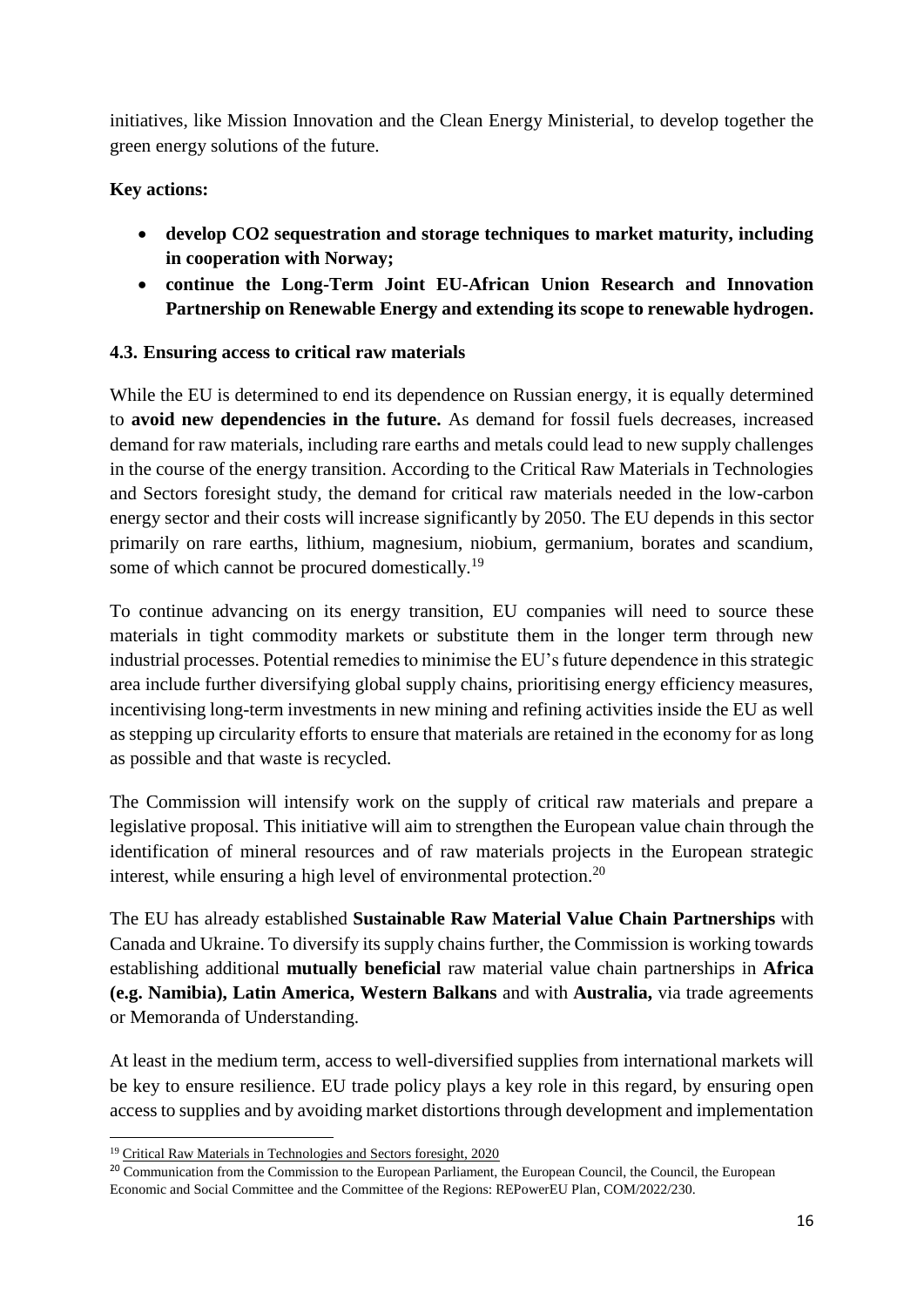of trade agreements. The Energy and Raw Materials Chapters on EU Free Trade Agreements (FTAs) have a central role in this.

## **Key actions:**

- **establish mutually beneficial raw material value chain partnerships, beyond Ukraine and Canada;**
- **strengthen cooperation on raw materials value chains with Norway under the EU-Norway Green Alliance;**
- **reinforce the use of EU economic and trade policy tools to ensure undistorted access to international markets;**
- **promote global resource efficiency and circularity, notably through product design measures<sup>21</sup>;**
- **work with international organisations such as the OECD, the IEA and IRENA on supply chains for critical raw materials used in the energy transition.**

## **5. Laying the foundations of the new global energy system**

#### **5.1. Strengthening established alliances, building new partnerships**

The new global energy system does not mean simply replacing fossil fuels with renewables, it will be fundamentally and structurally different from today's. Collaboration and partnerships will be key to how it functions. As the EU strives to make the global green transition a reality, it will reach out, listen to and work with the entire world.



IRENA: Shifts in the value of trade in energy commodities, 2020 to 2050

The **EU will continue to work in tandem with the US**, with whom the priorities are well aligned across the full energy policy spectrum. Through the EU-US Energy Council and in

 $\overline{a}$ <sup>21</sup> [Overview of EU measures to make sustainable products the norm in the EU](https://ec.europa.eu/info/energy-climate-change-environment/standards-tools-and-labels/products-labelling-rules-and-requirements/sustainable-products/about-sustainable-products_en)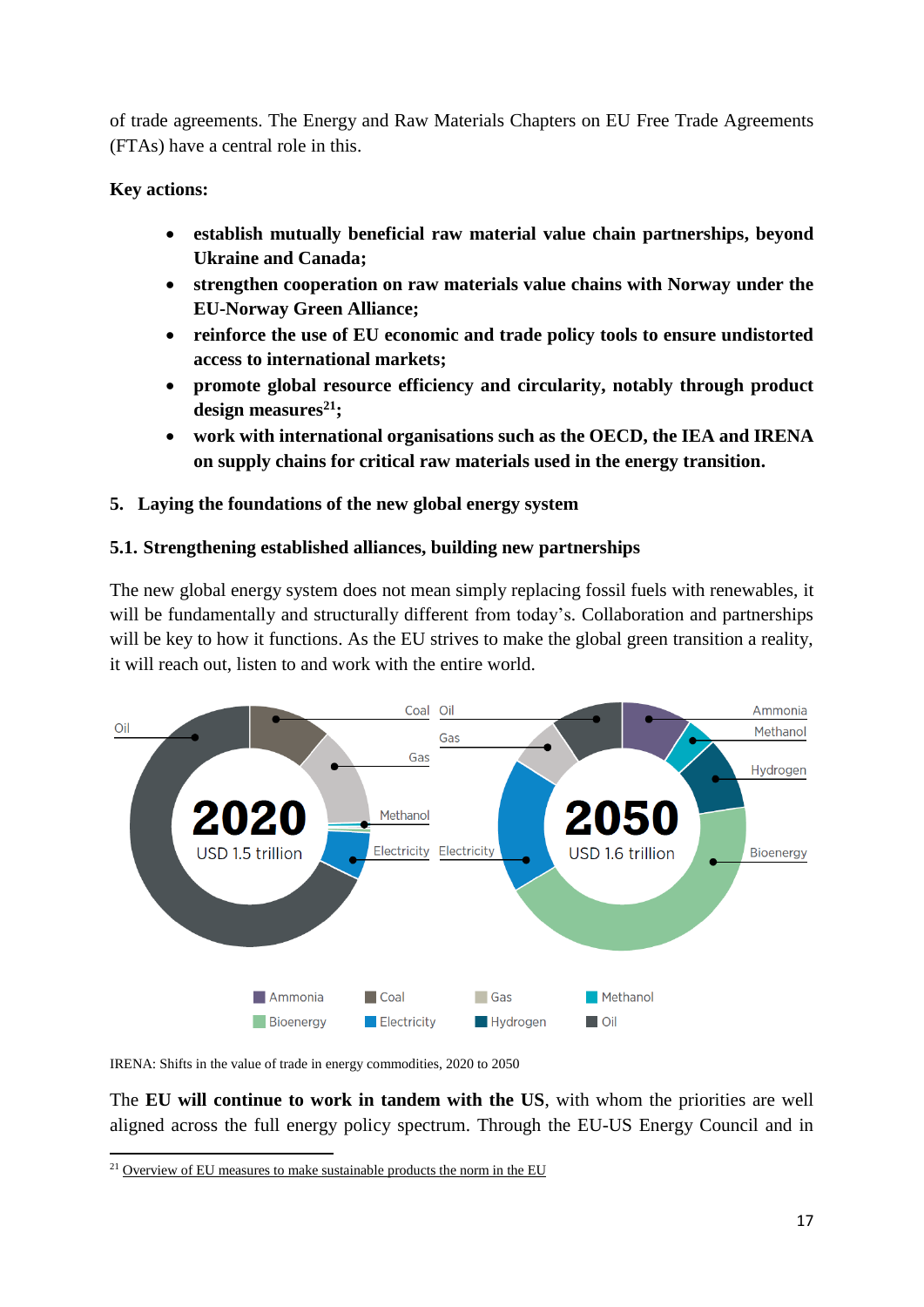international fora, EU will endeavour to affect positive change on the global energy landscape. The energy relationship with **Canada** has significantly accelerated, building on the existing High-Level Energy Dialogue.

Both the **Eastern and the Southern Neighbourhood** will continue to be crucial for the EU. The energy relations with Eastern Partnership countries will need to be reinforced and reviewed, while remaining focused on sustainable energy security and the green energy transition, following the commitments at the  $6<sup>th</sup>$  Eastern Partnership Summit in December 2021. The resilience, energy security and green transition of **Ukraine, Moldova and Western Balkans** are linked to the EU's and therefore a central priority. Cooperation with **Turkey** should continue on decarbonisation, to ensure alignment of the Turkish legal framework with the EU acquis, including through the Turkish Investment Platform.

In the Southern Neighbourhood, a common Mediterranean energy policy should be developed based on the Union for the Mediterranean Ministerial Declaration adopted in June 2021. The EU will support regional cooperation in the Eastern and Southern Mediterranean region on energy transition and to unleash the renewable energy potential. The EU will continue to pursue cooperation on decarbonisation including on methane emissions with all fossil fuel suppliers in the region, such as **Egypt, Israel and Algeria**.

**Africa is a key partner for the EU.** In addition to the cooperation policy objectives, stronger trade and investment engagement with African countries is expected as they are increasingly becoming fast growing markets for green energy technologies. African countries can also contribute to the EU's energy security, today with oil and LNG supplies, and in future through green hydrogen and renewable fuels as well as raw materials critical to the green energy transition.

The EU will continue to work with partners like **Norway, Japan, Australia, Chile, United Kingdom** and others on energy transition and mutually relevant priorities. The EU is currently negotiating a FTA with **Australia**. As a significant future producer of green hydrogen, strengthening energy links should be a priority. Chile is also expected to become a large producer of green hydrogen in the future, as well as supplying critical raw materials such as lithium.

As part of the **EU-India Clean Energy and Climate Partnership**, the EU will intensify its energy cooperation with India in support of accelerating the local roll-out of renewables and the rapid decarbonisation of its industry. The EU will support joint activities in the areas of offshore wind and solar energy and their integration through smart grids.

The EU is continuing to further work with **China** on de-carbonisation, power market reform and to render the energy system more effective and efficient. Cooperation will focus on emission trading systems, electricity systems, grid-modelling, financing of energy efficiency and business cooperation.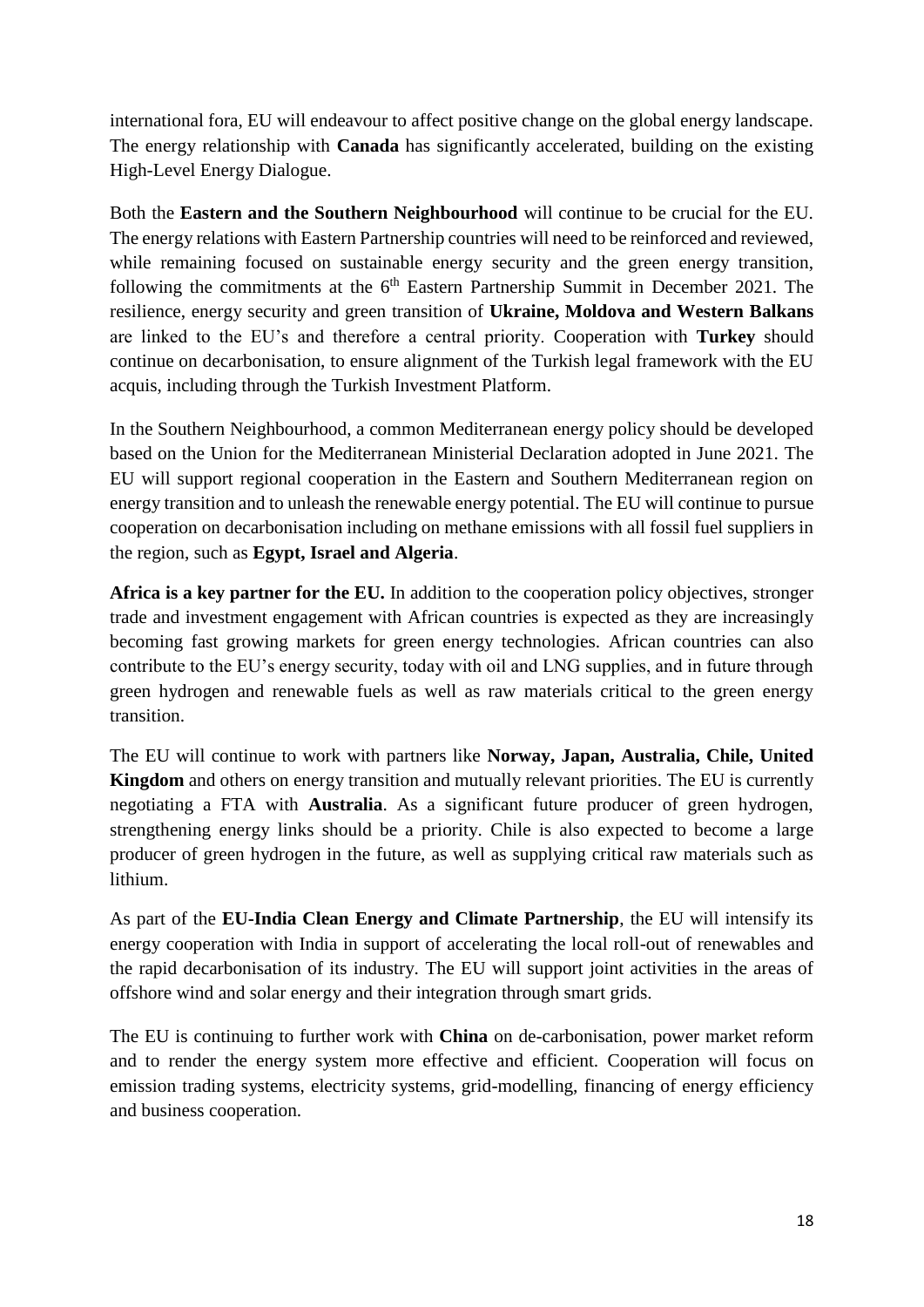As laid out in the **Joint Communication on the Gulf<sup>22</sup> ,** the EU will work closely with Gulf countries to promote the green energy transition, including investments in the Southern Neighbourhood. In order to better structure its cooperation with the Gulf, the Commission proposed to hold annual ministerial meetings on the green transition complemented by related private sector initiatives.

**Central Asia** is a key region rich in resources. Building upon the region's potential in solar, wind and hydroelectric energy, the EU will encourage Central Asia's reforms of the energy sector and transition to a low-carbon economy, as well as cooperation on critical raw materials with countries such as **Kazakhstan**.

## **5.2. Geopolitics and global energy architecture**

Russia's invasion of Ukraine is a stark reminder that the world is marked by major geopolitical and economic power rivalries. If not counterbalanced, relations between major powers could become increasingly confrontational and unilateralist, leading to competing visions and agendas.

**The global green energy transition can support the EU in achieving its broader geopolitical objectives to reinforce resilience and open strategic autonomy.** The European Commission and the High Representative will promote EU's energy objectives by reinforcing the role of energy diplomacy in the foreign and security policy. This will require strengthening monitoring mechanisms, foresight and assessment of the strategic implications of the global energy transition on partner countries.

Effectively addressing the challenges of the global energy transition requires trust and cooperation within the international community. The EU will step up its multilateral action in support of EU objectives and global commitments based on the principles of rules-based and effective multilateralism set out in the 2021 Joint Communication on strengthening the EU's contribution to rules-based multilateralism<sup>23</sup>. Enhanced partnerships within the UN, G20 and G7, and closer cooperation with International Financing Institutions are necessary.

Multilateral energy organisations and forums such as the IRENA, the IEA, the Energy Community, the International Solar Alliance, the Clean Energy Ministerial and Mission Innovation, the Global Covenant of Mayors for Climate and Energy, all have a key responsibility in promoting the energy transition globally. Some organisations, such as the Energy Charter, are in urgent need of deep modernisation in order to align them with the 2050 goals, and the EU is actively addressing this. If sufficient reform of the Energy Charter Treaty cannot be achieved, the EU will consider withdrawing its membership.

The EU will continue to support a more inclusive representation of emerging and developing economies in international institutions. The EU together with its Member States as part of a

<sup>1</sup>  $22$  Joint Communication to the European Parliament and the Council on a Strategic Partnership with the Gulf, (JOIN/13/2/2022)

 $^{23}$  Joint Communication to the European Parliament and the Council on strengthening the EU's contribution to rules-based [multilateralism,](https://eur-lex.europa.eu/legal-content/EN/ALL/?uri=CELEX:52021JC0003) (JOIN/2021/3 final)